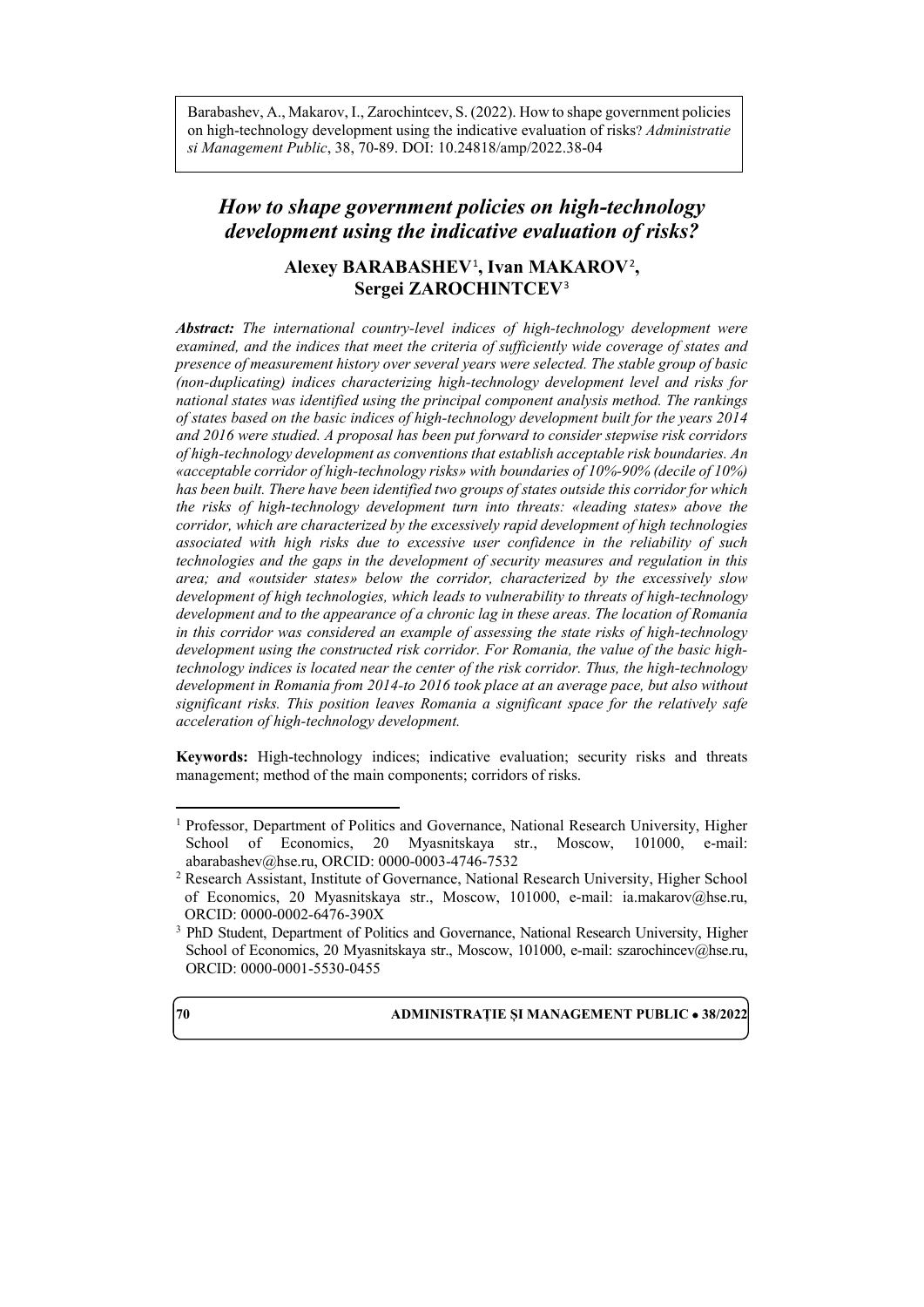**JEL:** C1, H1, O33

**DOI:** 10.24818/amp/2022.38-04

### **Introduction**

The evaluation of public administration quality is shifting recently from concentration on the quality and the volume of public services, toward the quality as ability of public institutions to reduce risks and threats in the process of interaction of the state with society and business. As Guy Peters wrote, "The contemporary period then constitutes a "perfect storm" that poses immense and interconnected governance challenges. Any government, along with its social partners, confronting these issues will require an extremely high level of capacity, as well as the political will to utilize that capacity" (Peters, 2021, p. 9). It is necessary to improve the ability of states to counter threats, to respond challenges adequately and in a timely manner, as well as to create analytical tools for "stress testing" of management systems to downsize threats and measure the stability of public institutes in relation to new challenges.

The type of risks and threats associated with security among the other types of risks threats should be highlighted. The number of present research publications on security risk analytics is impressive (there are more than 693 million publications in Google Scholar on the keyword: risks and security management, as of December 1, 2021); it surpasses even the number of publications on risks in the field of climate change regulation (there are about 400 million publications, according to similar keywords: climate change risk management, request from the same date) and management risks in connection with Covid-19 by keywords covid risks management (there are about 475 million publications requested on the same date). In other words, the topic of security governance with an emphasis on risk analysis now occupies a leading position in public administration research.

The most common approach in the field of public administration to the identification and assessment of security risks is the deliberative method of risk ranking. This is an approach based on expert assessments. At the same time, the need for an objective assessment of risks, taking into account their history and dynamics, requires the accumulation of information, the development of management based on the use of evidence-based policy tools (evidence-based policymaking), the collection and processing of large amounts of data. In particular, indicative assessments, based on the identification of indices and indicators related to the scope of risks and giving an unbiased picture of how risks are evolving, how countries/states are ranked relative to the effects of risks, and what are the trends of risks, are being improved. The indicative approach to risk analysis and risks impact on security in public administration is rapidly developing and relies on massive data collection and processing and also on the accumulated experience of indices monitoring. It can improve the governance capacity in the future, when the crises of turbulent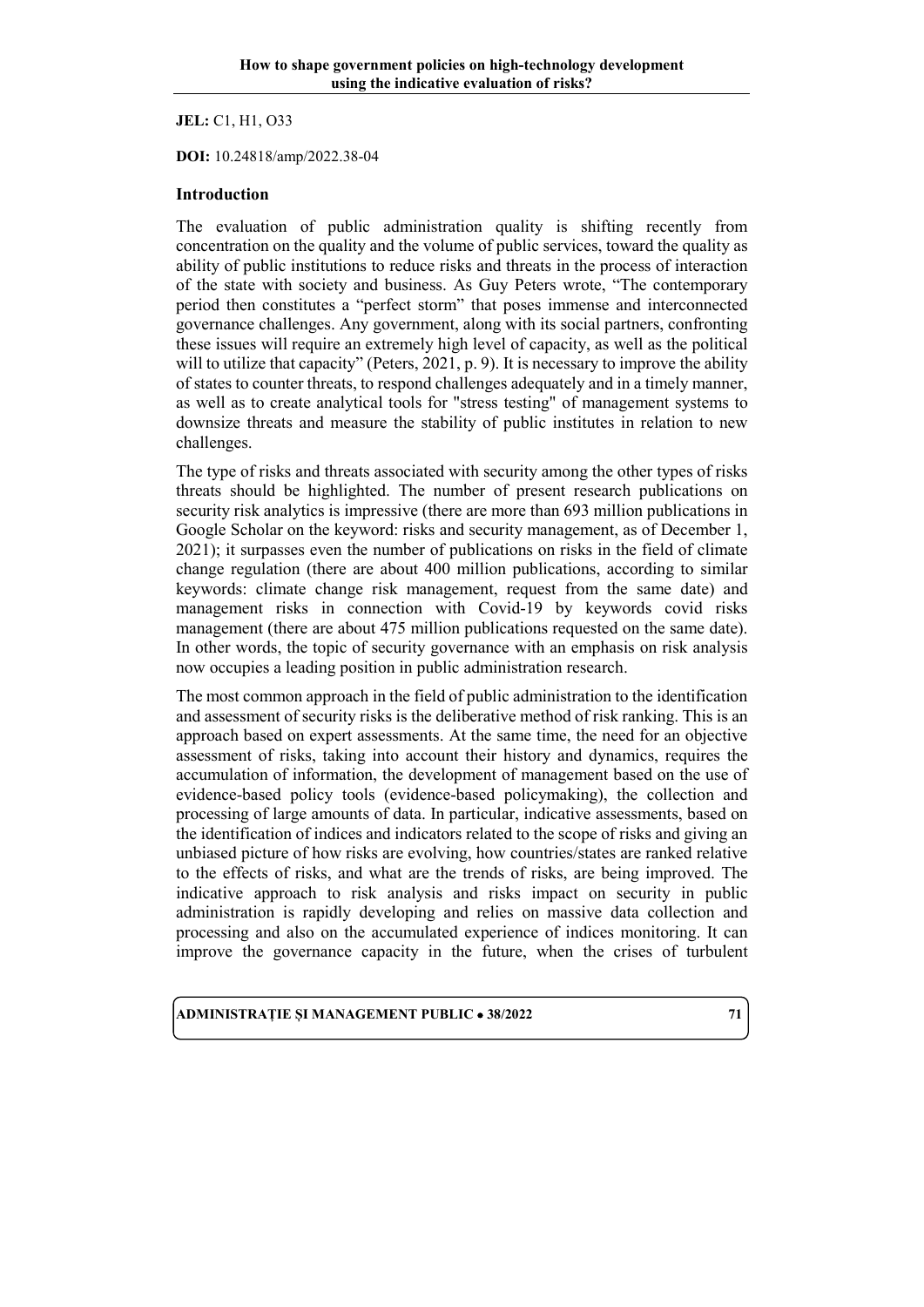development, hopefully, will be over. However, there are several obstacles to recognize the indicative assessment of security risks as finally formed. The main obstacles are: organizational obstacles to the massive collection, processing and use of information; obstacles to uncertainty in the identification of available indices and unreasonable selection of key indices; obstacles to trust in data collection methods; obstacles to duplication of indices. These obstacles depend on the conditions and the degree of development of governance on a national level and of analytical institutes that accommodate the information and produce the recommendations. Such obstacles should be minimized.

Currently, among the security risks, the risks associated with public management, the elaboration, and the application of high technologies come to the fore. The reason for highlighting the risks of high technology (including the risks of abandoning high technology) as fundamental security risks is twofold. On the one hand, these risks are present everywhere, they are part of all other security risks for any country. Many researchers see a panacea for all threats, from food and energy crises to epidemiological threats and climate changes, mainly in the use of high technologies, especially in governance: «If embraced, the right technologies can create new opportunities for improving the efficacy and agility–and, when used well, the legitimacy–of the administrative state. The technologies of big data as well as those engagement tools that enable individual and group communication and collaboration across a distance–what we might call the technologies of collective intelligence– could enable government agencies to understand problems with greater precision and in conversation with those most affected» (Noveck, 2021, p. 123).

On the other hand, the uncontrolled use of high technologies generates risks, which causes fierce polemics, protests, and social movements in support of or against hightechnology methods of combating threats. The active and unrestricted introduction of sophisticated technologies is just as dangerous as ignoring them. Accelerating technological development acts as a generator of high social, economic, and political turbulence, countries are entering the zone of instability of existing economic systems, financial instruments, social relations, and political institutions. Often, the crises themselves (for example, the migration crisis in Europe) would be impossible in the absence of sophisticated technologies, for example, without modern means of transport mobility and the movement of large human flows, without migrants' hopes for such technologies, for a higher technological and, accordingly, the standard of living of the countries to which they aspire. Modern public administration, therefore, should be built on the basis of taking into account high-technology risks that are paramount from the point of view of the security threats created. Assessment and monitoring of high-technology security risks should become a mandatory element of public administration, and not its minor, "additional" option.

In our research, we will consider the use of an indicative approach in the analysis of the risks of high-technology development for states. By the indicative approach in public administration, we mean public management based on the use and processing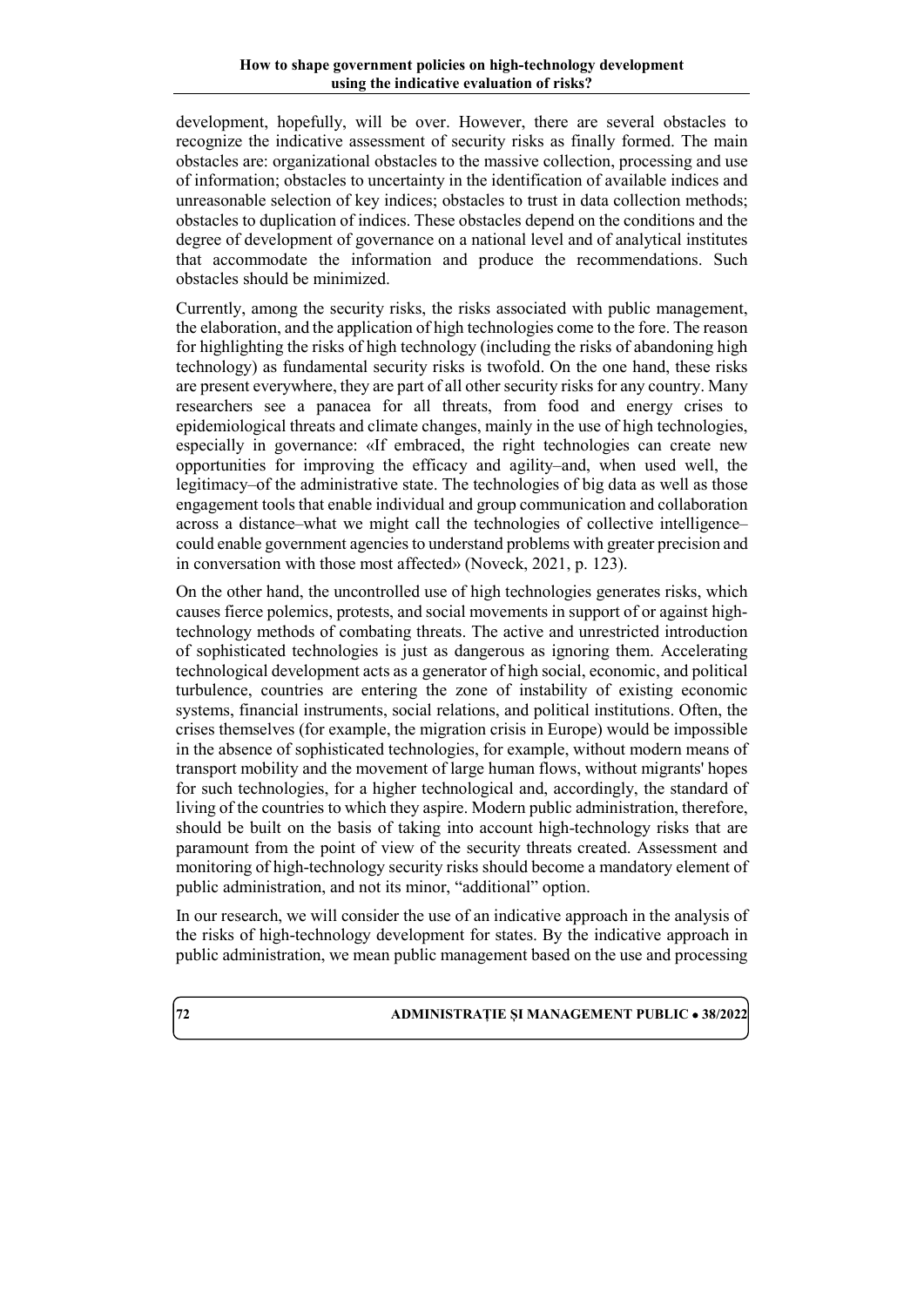of data and the subsequent presentation of data in the form of indices and indicators, as an indispensable condition for decision-making, implementation, and evaluation of the consequences of state policies. The indicative approach is developing in many directions: from indicative analytics of electronic participation in public administration (Androniceanu & Georgescu, 2022) and to the indicative assessment of the quality of public services (Besharov, Baehler & Klerman, 2017), from the analysis of the indices of the influence of the state on business (Berg & Cazes, 2007) to the indicative analysis of the quality of public administration (Kaufmann, Kraay & Masruzzi, 2011).

In general, the indicative approach in public administration is a kind of public administration based on the use of evidence-based policy tools. We can say that the indicative approach acts as the central link of such public management, allowing us to present data in a form ranked accordingly to the positions of states/countries, different regions, and separate state bodies, which allows us to compare them with each other both statically and dynamically. The results of the ranking give the ground for future public policy elaboration, it is the instrument for better governance. In other words, it is possible to say that the indicative approach is included *in the instrumental paradigm of public administration* «data-based management» (Barabashev, 2016), which differs significantly from the subject (ideal state), functional (client-oriented state) and participatory (public administration) paradigms of public administration, for which the use of data is not obligatory when making decisions.

In our research, we will try to implement an indicative approach to the analysis of the risks of high-technology development of states, based on the use of country indices characterizing the risks of high-technology development. The corresponding country/state indices related to high-technology development have been selected. Further, these indices are filtered to enable high-quality statistical analysis with the possibility of comparing data for different periods. The selected indices were examined for the presence of correlation dependencies, and the basic indices that do not duplicate each other were selected. We use the principal component method, and the applicability of the principal component method will be separately justified in order to determine a set of basic indices characterizing country risks of hightechnology development. The central idea of the article is to identify an acceptable corridor of high–technology risks for the countries participating in the rating according to the basic indices and to offer an assessment of such risks for the country we have chosen (Romania).

# **1. Literature review**

There are different groups of literature on risks and threats of high-technology development:

1. General theoretical publications that study high-technology development in the context of the impact of relevant technologies on the development of the economy and society.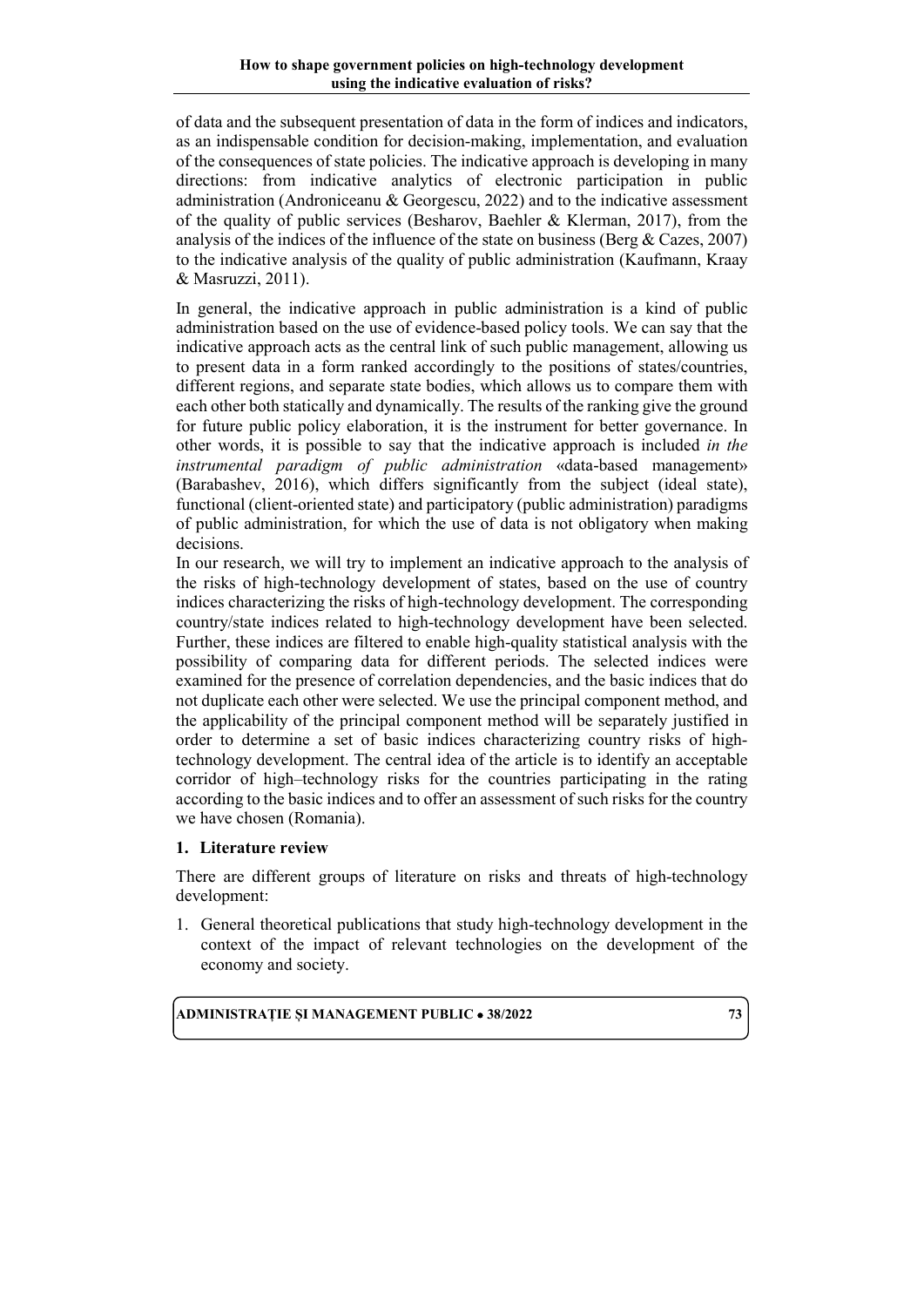- 2. Research of digitalization and information and communication technologies, as well as the impact of certain technologies (for example, artificial intelligence) on the sphere of public administration.
- 3. Publications that describe methodological approaches to assess threats of hightechnology development, which make up the smallest part of the total volume of sources.

The first group of publications examines high-technology development and potential risks in the social context of such processes (and as an integral part of them) as the «digital revolution» or «fourth industrial revolution» (Zemtsov, 2020), which lead to global changes and transformation of economic and social institutions (Helbing, 2019). It is argued that the Fourth Industrial Revolution (4IR) can transform developing economies into another tier of development by increasing productivity and improving the future fluidity of innovation in various industries (Nyagadza et al., 2022). This approach is characterized not only by an appeal to technological and technical issues, impact on economic cycles and processes of production, and employment but also by a broad social assessment of the changes taking place in the context of high technologies (Pollitzer, 2018).

Also, there are some publications within the framework of public administration theories, actor-network theory, and research of sociotechnical systems (STS), where network action is conceptualized in the spectrum from "uncertain governance" to "uncertainty of governance". This is largely due to the fact that information technologies have evolved towards greater interconnectedness, and with it, greater vulnerability, creating a mode of insecurity (Slayton, 2021). A separate category of publications consists of the literature about anthropological risks. It includes both socio-cultural and philosophical, civilizational aspects in relation to the peculiarities and possible changes of human existence in the era of high technologies (Skorodumova et al., 2015). This analysis reveals new conditions of human existence in the context of both positive and negative components based on the consideration of modernization processes taking place in the information age and their impact on human nature.

The second group of publications focuses mainly on the role of digital transformation processes in shaping high-technology development (Matthess & Kunkel, 2020). In the modern world, where information and communication technologies (ICT) are rapidly becoming ubiquitous and indispensable, the ICT industry plays a crucial stimulating role in social, economic, and human development. This new approach to corporate participation is described as «multistakeholder governance». Previously, the roles of governments, corporations, and civil society have already changed throughout history. Digitalization can stimulate a global dialogue around responsibilities in the global information society and become a part of a new governance paradigm (Cave et al., 2007).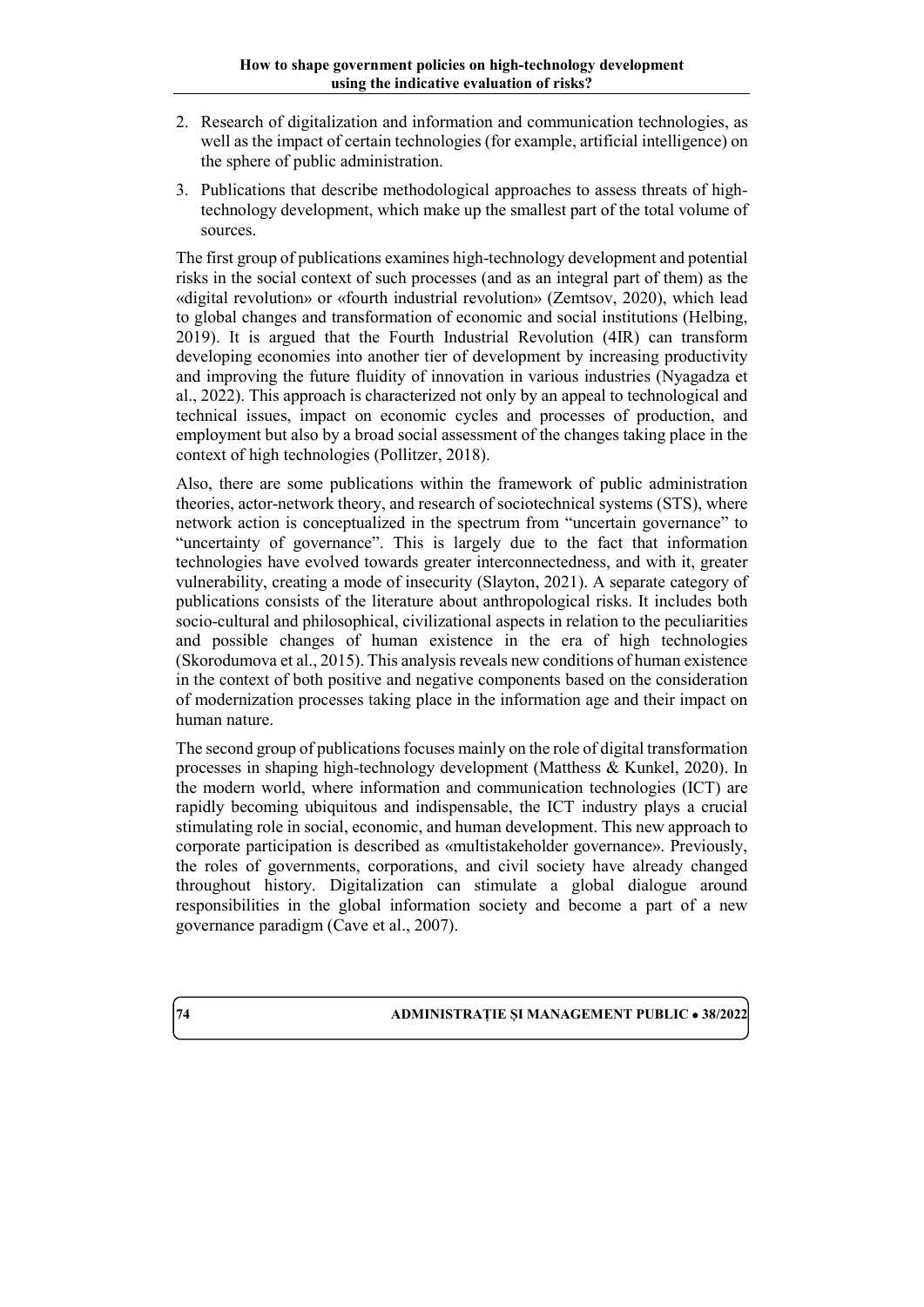#### **How to shape government policies on high-technology development using the indicative evaluation of risks?**

Some publications, among other things, highlight regional aspects of hightechnology development (Zemtsov et al., 2019; Kwet, 2019). Question of whether developing states can achieve economic prosperity through industrialization in the same way as developed states is becoming more and more important after digitalization. Different arguments show us that digitalization is likely to affect relative industry productivity, but it is unlikely that the directions of subsequent labor movements (for example, towards traditional services) will benefit equally from technological progress (Matthess & Kunkel, 2020). Attention is also drawn to the development of certain technologies as a result of digitalization – artificial intelligence (Henman, 2020; Sahbaz, 2019), blockchain (Adams, 2018), and robotics (Iphofen & Kritikos, 2021). This group of publications is the biggest in our literature review. It covers issues from the description of the effects of digitalization, risks, and opportunities, and to the consideration of ethical problems of digital technologies. It is concluded that significant risks of the development of digital technologies are in the field of their regulation and their moral component. One of the most obvious advantages of digitalization in the context of recent events related to COVID-19 is the development of digital platforms and predictive analytics systems for healthcare (Southwick et al., 2021).

Finally, the third group of publications is devoted directly to the development and application of various methods for assessing the risks of high-technology development. There are several sub-groups of publications: literature based on the assessment of various indices and quantitative methods for determining the threats and benefits of high-technology development (Maiti & Awasthi, 2020); literature with general scientific methods, which are interpreted for the high-technology sphere (Brockman & Helbing, 2013); publications about the development of a special methodology for assessing security risks of high-technology development (Helbing et al., 2012). For example, there is research that shows an attempt to develop an index for the evaluation of satisfaction in the context of ICT (Maiti & Awasthi, 2020). Using a database of 67 states representing all subcontinents from 2000-to 2014, the authors of the study concluded that the impact of ICT positively improves the overall level of the Human Development Index (HDI). In addition, it provides an opinion that high technologies taken together do not seem to have an unambiguous impact on the overall welfare and progress of the state, and, thus, it is necessary to empirically consider their resulting relationship at the aggregated level.

General scientific methods consider the global spread of epidemics, gossip, opinions, and innovations as complex, network-driven dynamic processes (Brockman & Helbing, 2013). The combined large-scale nature and internal heterogeneity of the underlying networks make it difficult to develop an intuitive understanding of these processes, distinguish relevant factors from peripheral ones, predict their time course and determine their origin.

There are several attempts to develop a special methodology for assessing specific risks of high-technology development (for example, within the framework of the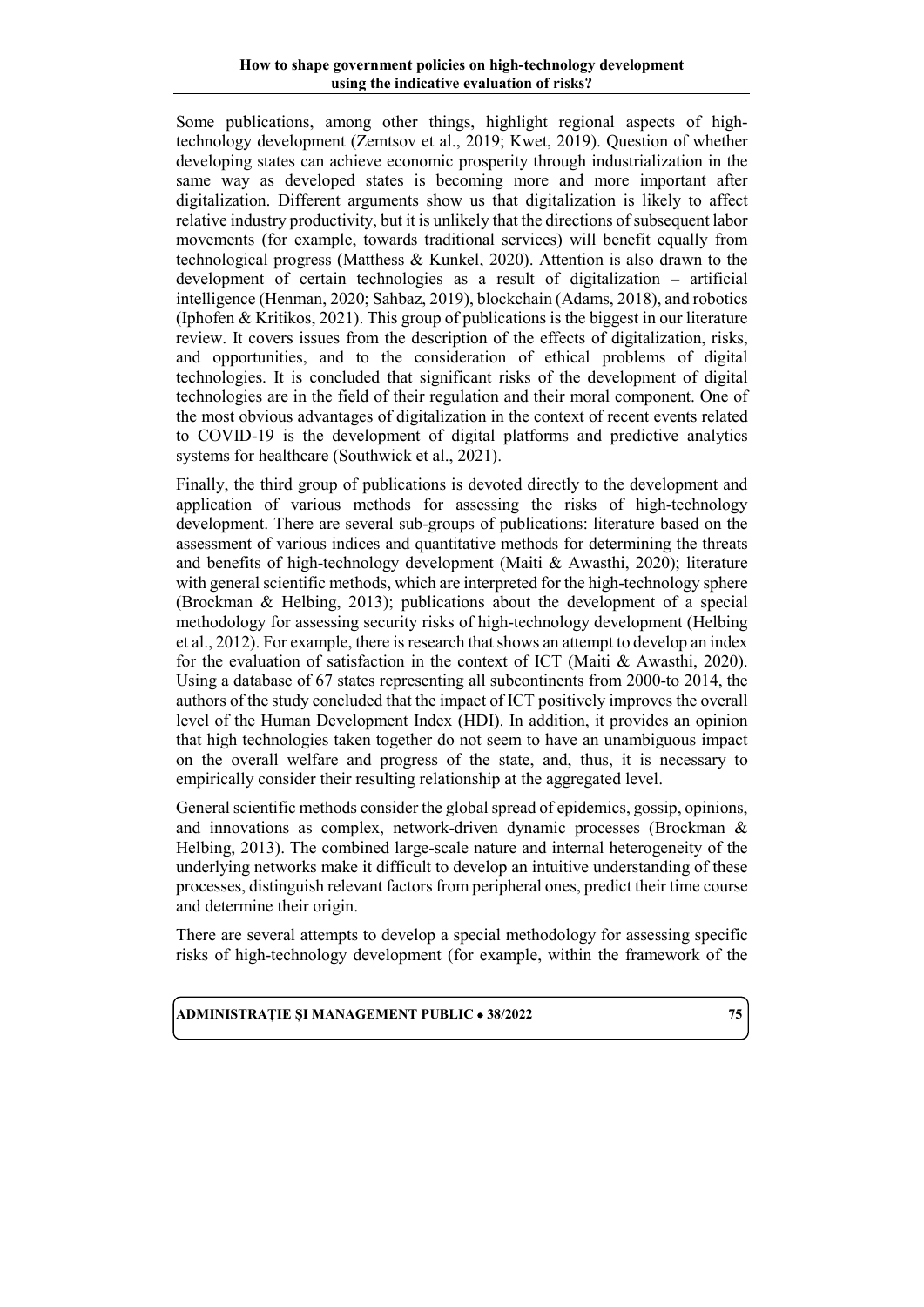FuturICT project and relevant publications) (Helbing et al., 2012). First of all, representatives of this approach show the strong interconnection of global networks that have created highly interdependent systems (including high-technology and innovative ones), and currently, we do not understand them and cannot properly control them. As the complexity and strengths of interaction in our networked world grow, artificial systems can become unstable, creating uncontrollable situations, even when decision-makers are well qualified, have all the data and technology at their disposal and are doing their best. To make these systems governable, a fundamental redesign is needed. «The science on global systems» can create the necessary knowledge and paradigm shift in thinking (Helbing, 2013). The EU's flagship project FuturICT is a digital platform for «governing the future» based on the synthesis of ICT and social sciences. It is assumed that ICT will provide data for the advancement of social sciences in a new era. The science of complexity will shed light on emerging phenomena in socially interactive systems, and social sciences will provide a better understanding of the opportunities and risks of developed network systems, in particular future ICT systems and high-technology processes.

It should be noted that the main groups of threats to national security are analyzed in the literature at the intersection of technological, economic, political, social, and socio-cultural risks. There are also some publications that deal with the issues of anthropological (Skorodumova et al., 2015), legal (Pagallo, 2012) and psychological (cognitive) (Mazarr et al., 2019) threats as a result of the development of high technologies. It is noteworthy that in certain cases the same elements of high-tech development can be both significant risks and opportunities for stakeholders (Southwick et al., 2021; Smith & Christakis, 2008).

There are various factors that can reduce the risks of high-technology development (Zemtsov et al., 2019). First of all, they are related to retraining, the development of ICT and STEM fields, and the promotion of less automation-prone economic activities. As a result of econometric calculations, it is possible to identify specific factors contributing to the development of new industries (for example, the development of ICT), and, accordingly, to increase regional adaptability. Some publications speak of the need to move from an «engineering» approach to ensuring security in complex high-technology systems to the theory of complexity (Perrow, 1999). Followers of such «transition» believe that the traditional «engineering» approach to security – building more warnings and guarantees – fails because the complexity of systems makes failures inevitable. They believe that typical precautions, by increasing complexity, can contribute to the creation of fundamentally new categories of accidents.

The evolution of methodological approaches to the analysis of the impact of sophisticated technologies is closely related to both exact sciences and projects in the field of physics, information technology and the socio-humanitarian direction of risk assessment. At the same time, the characteristic limitations of such an assessment are noted in the form of the prevalence of scenario and «predictive»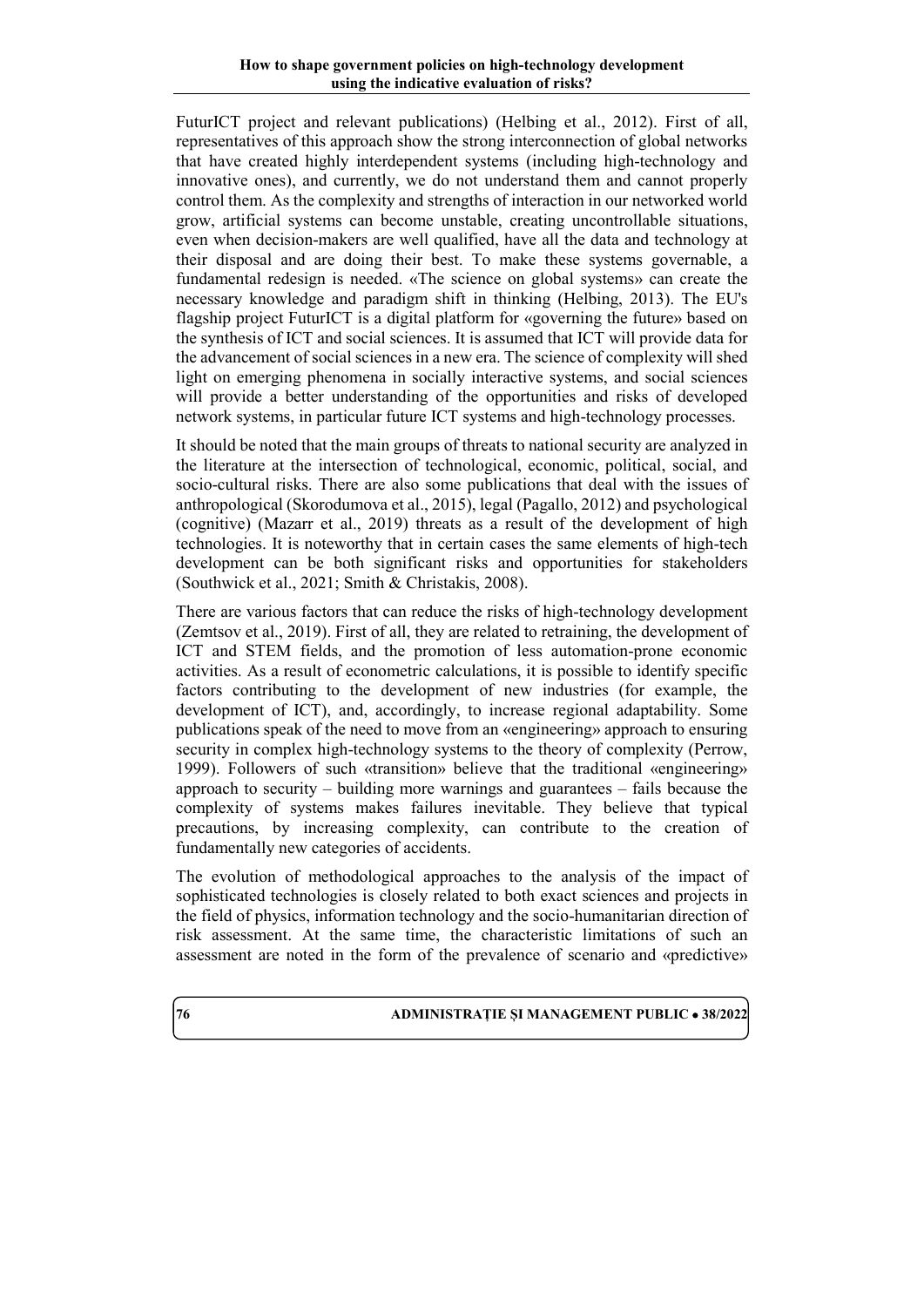approaches, following the example of the «deliberative» (advisory) method of risk ranking (Pollitzer, 2018; Zarochintcev, 2021). This situation may be related to the general social context of the development and evaluation of high-technology areas, which in many cases are considered within the framework of «futures studies», where the future is understood through a certain set of scenarios, and not as the definition of «risk corridors». Even despite a significant degree of elaboration of the problem, understanding the dual nature of high-technology development and the development of data collection tools in the field of ICT, the «paradigm» of security risk assessment for high-technology development remains «scenario-based» and largely socially colored due to the attribution of high technologies to the trans industrial stage (Fomin, 2018).

It should be noted that we have not been able to find examples of research that would consider the risks of high-technology development comprehensively, simultaneously in various aspects, and would provide a reasonable classification of national security risks in connection with the development of high technologies.

# **2. Findings**

The study of high-technology risks of state security was conducted by us with the help of indicative tools of public administration analysis. The main objectives of the study were: to analyze the existing indicative tools for assessing high-technology development; identify the basic indices of high-technology development; assess the level of high-technology risks in the states of the world and threats to individual states occupying extreme positions in the ranking.

We have analyzed all available international indices and statistical indicators related to high-technology development to assess the degree of development of high technologies and their implementation in economic and social processes in the states of the world and the risks associated with it, and to further identify a corridor of acceptable high-technology risks. The initial search and selection of indices for analysis were aimed at collecting a wide range of indices capable of evaluating various areas of high-technology development. In practice, it was discovered that the majority of indices available for analysis primarily reflect the development and implementation of information and communication technologies (ICT), and only partially reflect other areas of high-technology development. For this reason, this analysis, while being as complete as possible, is limited in its ability to evaluate the level and risks of high-technology development in general. However, it is able to show the level and risks of development specifically in the field of ICT, and thus can serve as an example of the application of the proposed methodology in a specific area.

The assessment of high-technology development in other technological fields will require additional data. The absence of data suitable for analysis in some areas of high-technology development is a dangerous situation: due to this the risks that may be present in these areas are relatively difficult to identify, describe and account for,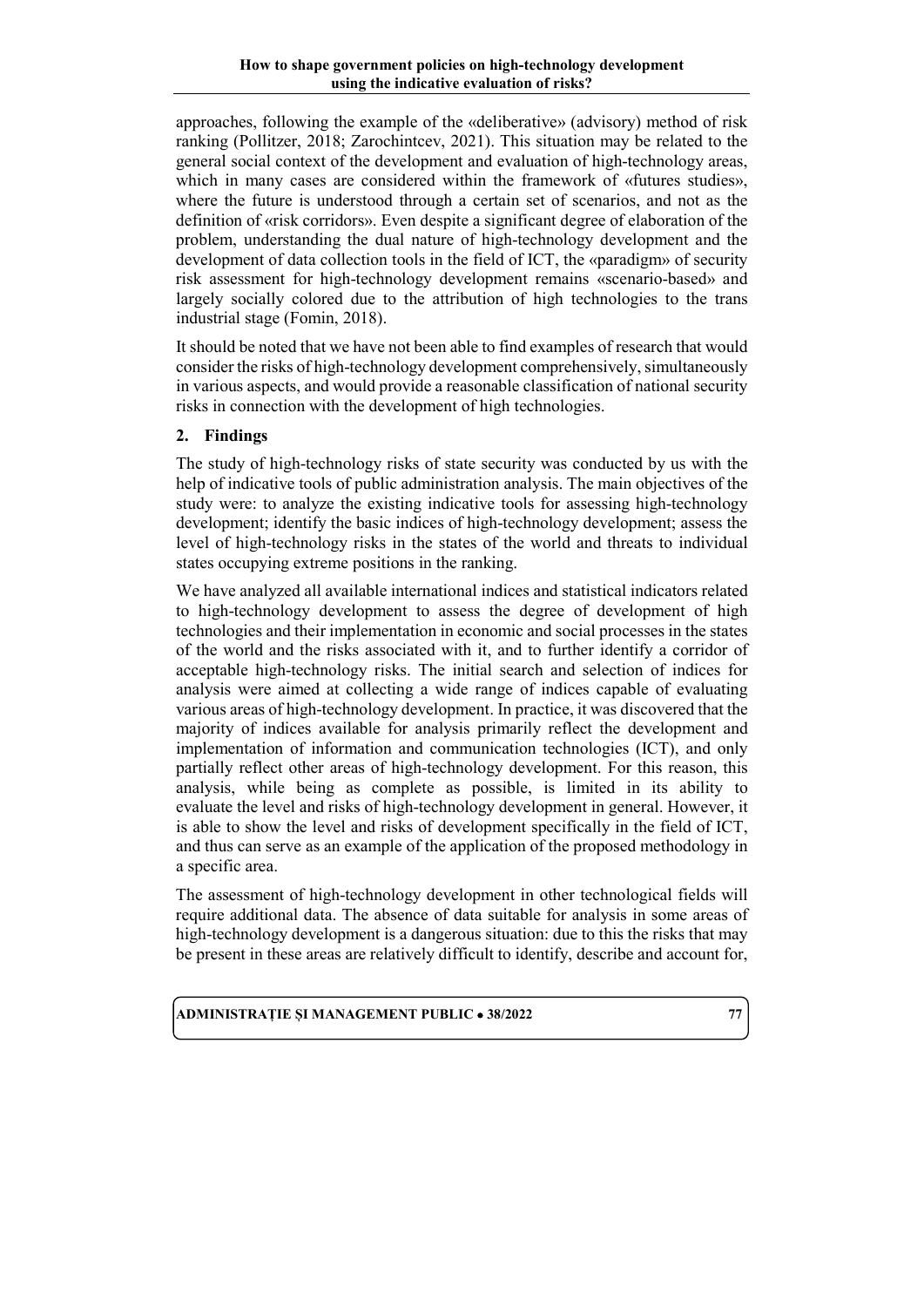and therefore the possible negative effects of excessively slow or rapid development in these areas may be much more dangerous.

The list of indices that were considered as potential candidates for analysis initially included all the indices related to high-technology development that were available to us. Relevant indices and statistical indicators calculated by the United Nations (UN), the World Bank, the International Telecommunication Union (ITU), the Organization for Economic Co-operation and Development (OECD), the statistical office of the European Union (Eurostat), Oxford Insights, the World Wide Web Foundation, the Portulans Institute, and the Institute of Higher Business Studies (IESE) Business School were considered in this research (*Digital Adoption Index*, 2016; *E-Government Development Index*, 2022; *Employed Persons Working from Home as a Percentage of the Total Employment, by Sex, Age and Professional Status (%)*, 2022; *E-Participation Index*, 2022; *Government AI Readiness Index 2017*, 2017; *Government AI Readiness Index 2019*, 2019; *Government AI Readiness Index 2020*, 2020; *Health Care Resources : Medical Technology*, 2021; *High-Technology Exports (% of Manufactured Exports)*, 2022; *ICT Access and Usage by Households and Individuals*, 2022; *IESE Cities in Motion Strategies*, 2022; *Key ICT Indicators*, 2022; *Network Readiness Index – Benchmarking the Future of the Network Economy*, 2022; *The ICT Development Index*, 2022; *The Web Index*, 2014).

An analysis of the widest possible range of indices would reveal a more complete spectrum of latent characteristics. However, due to the incompleteness of data on many of the listed indices, it was necessary to narrow down the list of analyzed indices so that data on all of them were available for a sufficiently large number of states to increase the reliability of statistical methods. To analyze the stability of the proposed basic indices over time, the basic indices were independently calculated for two different time periods. In this case, the years 2014 and 2016 were chosen in order for the analysis to cover the maximum range of various available indices, and the indices with data available for both of these years were selected.

Finally, it should be noted that the analysis included not general indices, but rather their various constituent thematic sub-indices, for a more detailed analysis of various aspects of high-technology development.

The resulting narrowed list of variables includes:

- 3 sub-indices of the E-government Development Index, as well as the E-Participation Index, calculated by the UN (both marked with the prefix "EGOV" in the data) (*E-Government Development Index*, 2022; *E-Participation Index*, 2022).
- 3 sub-indices of the Digital Adoption Index, calculated by the World Bank (prefixed "DAI") (*Digital Adoption Index*, 2016).
- 3 sub-indices of the ICT Development Index, calculated by ITU (prefixed "IDI") (*The ICT Development Index*, 2022).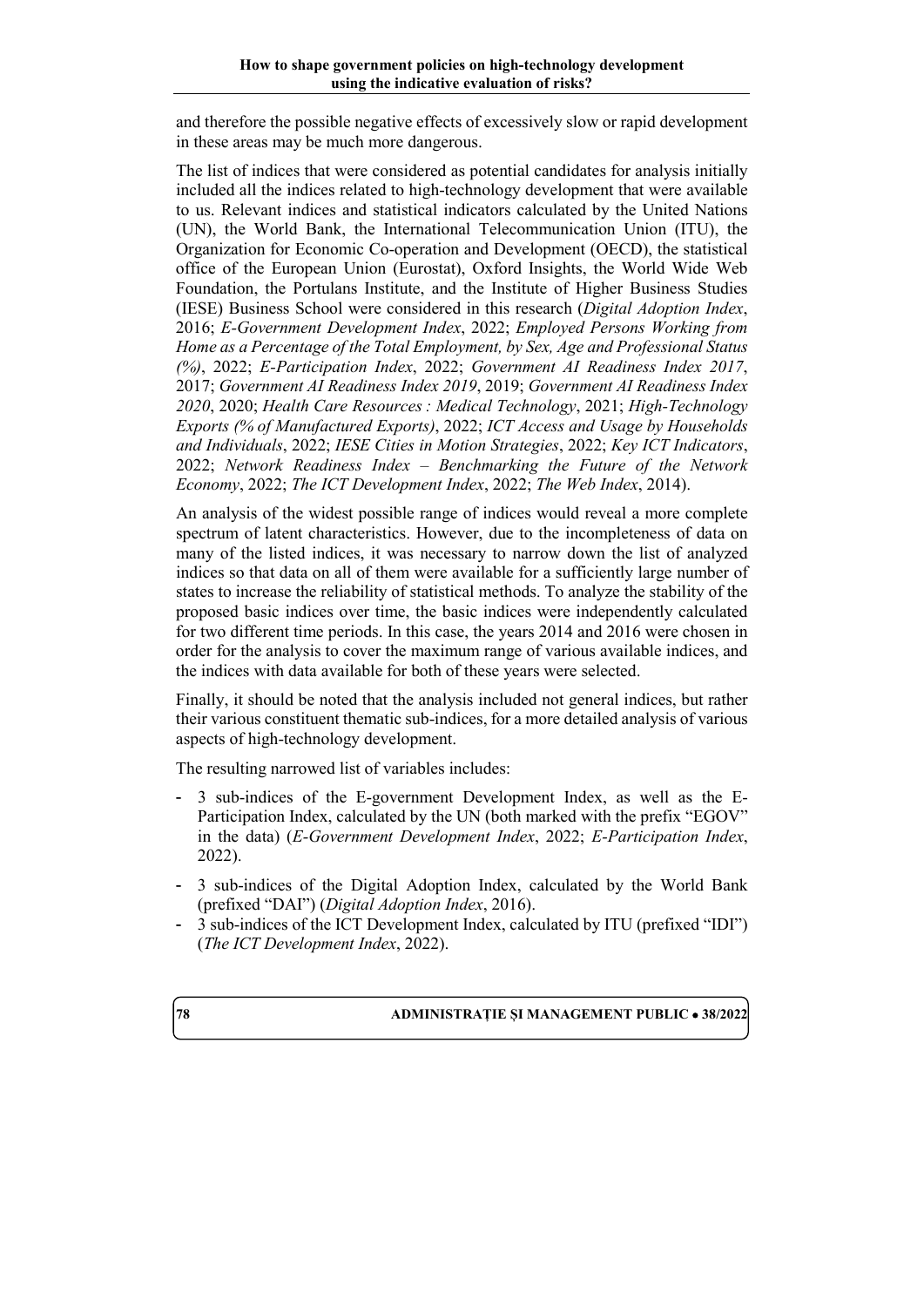- Statistical indicator «High-technology exports (% of manufactured exports)», published by the World Bank (prefixed "WBD") (*High-Technology Exports (% of Manufactured Exports)*, 2022).
- 10 sub-indices of the Network Readiness Index calculated by the Portulans Institute (prefixed "NRI", numbering of sub-indices based on the original data structure) (*Network Readiness Index – Benchmarking the Future of the Network Economy*, 2022).

In total, 21 indicators were analyzed. The data on these indices and indicators for all available states and territories for all available years were obtained from official sources (databases and reports available on official websites of the indices). For 2014, the number of states for which data on these indicators are available is 121, for 2016 the number of states is 122. With the exception of the share of high– technology exports, all the indicators selected for analysis are related primarily to the development and implementation of ICT - accordingly, the analysis evaluates high-technology development in this particular area. At the same time, it can serve as an example for analyzing the risks of high-technology development in a wider range of areas, provided there are sufficient data for various years.

The principal component analysis (PCA) method was applied to isolate the basic indices – composite indices where each index expresses a separate latent key characteristic of the phenomenon being evaluated. The properties of the PCA method allow it to be used to convert arrays of indices into basic indices, while eliminating statistical duplication between indices. Statistical duplication of indices, expressed in strong correlations between different indices, is observed in some indices related to various fields, including between indices that were not originally intended to be similar to each other. Duplication indicates ineffective practices of indicative evaluation and may complicate the analysis and distort its results (Barabashev et al., 2019). For the purpose of building risk corridors, it is desirable to be able to work with a limited number of variables that can clearly reflect the main dimensions of development areas and associated risks. The construction of basic indices using the PCA method is able to ensure this by turning a wide range of analyzed indices, duplication among which is likely due to its thematic composition, into a small set of key variables with minimal loss of important information.

Based on the results of applying the PCA method to the data on the above indicators for the year 2014, 3 principal components were identified, which together explain 85.5% of the total variance of the initial variables, i.e. reflecting 85.5% of the unique information contained in the analyzed indices. The first component contains most of the information, explaining 71.2% of the total variance of the initial variables, while the other two components explain another 7.6% and 6.2% of the total variance. The degree to which the 3 principal components reflect each of the original variables individually was at least 78% for 19 of the 21 variables. The exceptions were the share of high-technology exports (WBD High-Tech Exports), explained only by 41%, and one of the 10 sub-indices of the Network Readiness Index which reflects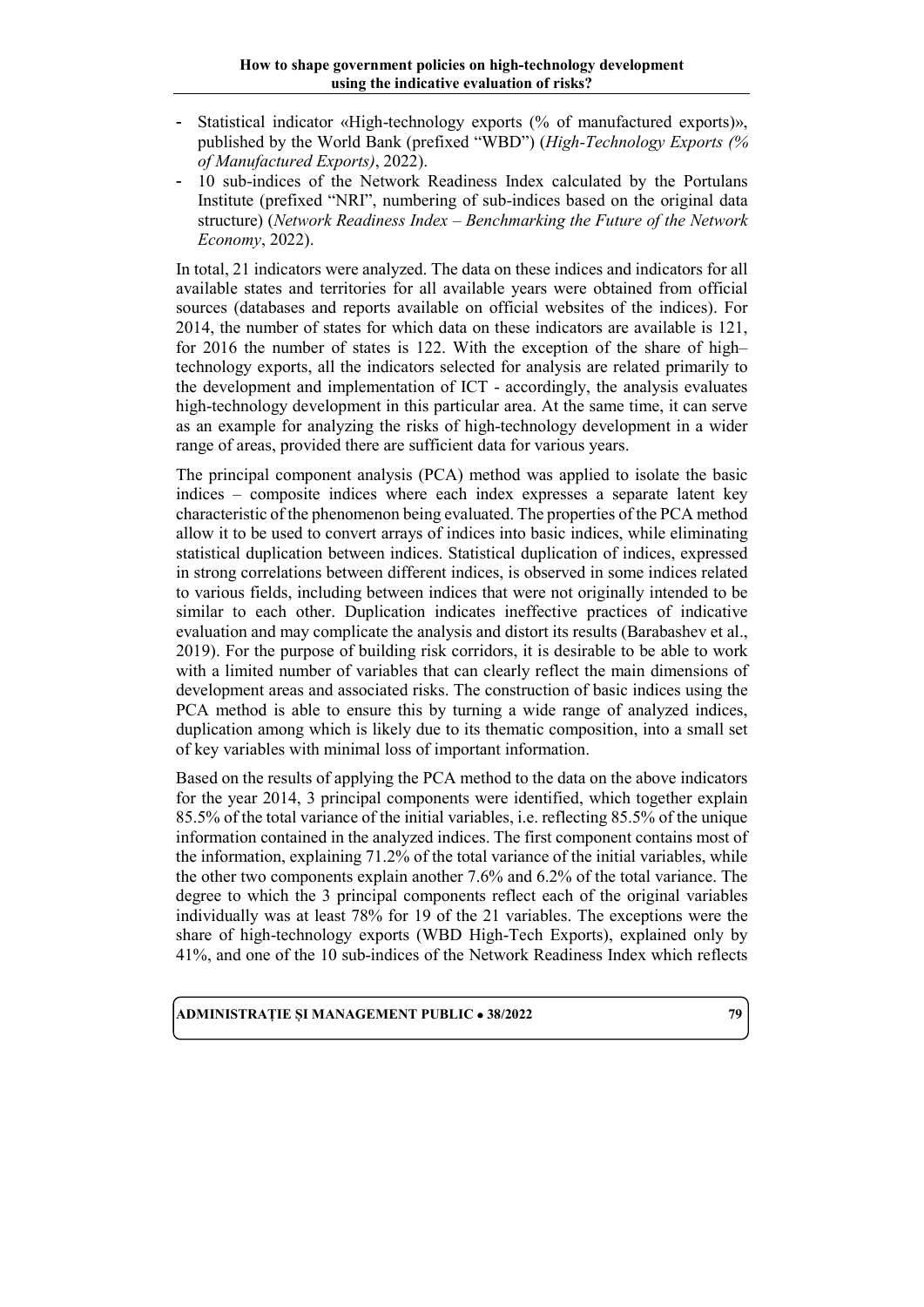the availability of communication services (NRI B\_04 Sub-index), reflected in the resulting principal components by 58.5%.

An analogous analysis was carried out on data for 2016. The PCA method also yielded 3 components. In total, they explain 86% of the total variance of the analyzed variables, of which the first component explains 74.5% of the total variance, the second explains another 6.5% and the third explains 5%. The degree to which the selected components together explain the variance of each of the original variables was at least 78% for all but two variables. These exceptions were the same: the share of high–tech exports, the variance of which is explained by 45.2%, and the availability sub-index of the Network Readiness Index, reflected by 62%.

A component matrix containing correlations between the initial variables and the resulting principal components which can be used to interpret the components is presented below (Table 1).

|                                    | 2014         |                |                | 2016         |                |                   |  |
|------------------------------------|--------------|----------------|----------------|--------------|----------------|-------------------|--|
| <b>Analyzed sub-indices</b>        | Component    |                |                | Component    |                |                   |  |
|                                    | $\mathbf{1}$ | $\overline{2}$ | $\overline{3}$ | $\mathbf{1}$ | $\overline{2}$ | $\overline{3}$    |  |
| <b>EGOV E-Participation Index</b>  | 0,754        | 0,141          | 0,499          | 0,842        | $-0,089$       | 0,372             |  |
| EGOV Online Service Index          | 0,846        | 0,167          | 0,382          | 0,873        | $-0,014$       | 0,350             |  |
| <b>EGOV Human Capital Index</b>    | 0,854        | $-0,406$       | 0,015          | 0,898        | $-0,257$       | $-0,125$          |  |
| EGOV Telecomm&Infrastructure Index | 0,960        | $-0,126$       | $-0,113$       | 0,956        |                | $-0,064$ $-0,157$ |  |
| DAI Business Sub-index             | 0,913        | $-0,235$       | $-0,122$       | 0,922        | $-0,189$       | $-0,134$          |  |
| DAI People Sub-index               | 0,944        | $-0,168$       | $-0,113$       | 0,945        | $-0,116$       | $-0,165$          |  |
| DAI Government Sub-index           | 0,695        | 0,136          | 0,534          | 0,709        | $-0,076$       | 0,522             |  |
| <b>IDI</b> Access Sub-index        | 0,944        | $-0,216$       | $-0,107$       | 0,946        | $-0,169$       | $-0,156$          |  |
| <b>IDI</b> Use Sub-index           | 0,949        | $-0,122$       | $-0,098$       | 0,955        | $-0,068$       | $-0,146$          |  |
| <b>IDI Skills Sub-index</b>        | 0,831        | $-0,470$       | 0,095          | 0,892        | $-0,338$       | $-0,065$          |  |
| WBD High-Tech Exports              | 0,555        | 0,300          | 0,109          | 0,523        | 0,340          | 0,252             |  |
| NRI A 01 Sub-index                 | 0,769        | 0,451          | $-0,315$       | 0,785        | 0,508          | $-0,109$          |  |
| NRI A 02 Sub-index                 | 0,869        | 0,147          | $-0,104$       | 0,896        | 0,171          | $-0,082$          |  |
| NRI B 03 Sub-index                 | 0,943        | $-0,111$       | $-0,185$       | 0,935        |                | $-0,055$ $-0,190$ |  |
| NRI B 04 Sub-index                 | 0,498        | $-0,212$       | 0,541          | 0,518        | $-0,486$       | 0,340             |  |
| NRI B 05 Sub-index                 | 0,870        | $-0,313$       | $-0,088$       | 0,907        | $-0,190$       | $-0,097$          |  |
| NRI C 06 Sub-index                 | 0,962        | $-0,130$       | $-0,136$       | 0,963        | $-0,082$       | $-0,151$          |  |
| NRI C_07 Sub-index                 | 0,843        | 0,315          | $-0,209$       | 0,836        | 0,404          | $-0,106$          |  |
| NRI C 08 Sub-index                 | 0,799        | 0,476          | 0,047          | 0,822        | 0,335          | 0,251             |  |
| NRI D 09 Sub-index                 | 0,887        | 0,281          | $-0,183$       | 0,890        | 0,298          | $-0,109$          |  |
| NRI D 10 Sub-index                 | 0,905        | 0,312          | 0,051          | 0,924        | 0,204          | 0,153             |  |

| <b>Table 1. Component Matrix</b> |  |
|----------------------------------|--|
|----------------------------------|--|

The first resulting component positively correlates with all the analyzed indices both in the case of 2014 and in the case of 2016. The correlation with most indices is strong, except for the share of high-technology exports (WBD High-Tech Exports) and the availability sub-index of the Network Readiness Index (NRI B\_04 Subindex). The second and third components, in turn, do not have strong correlations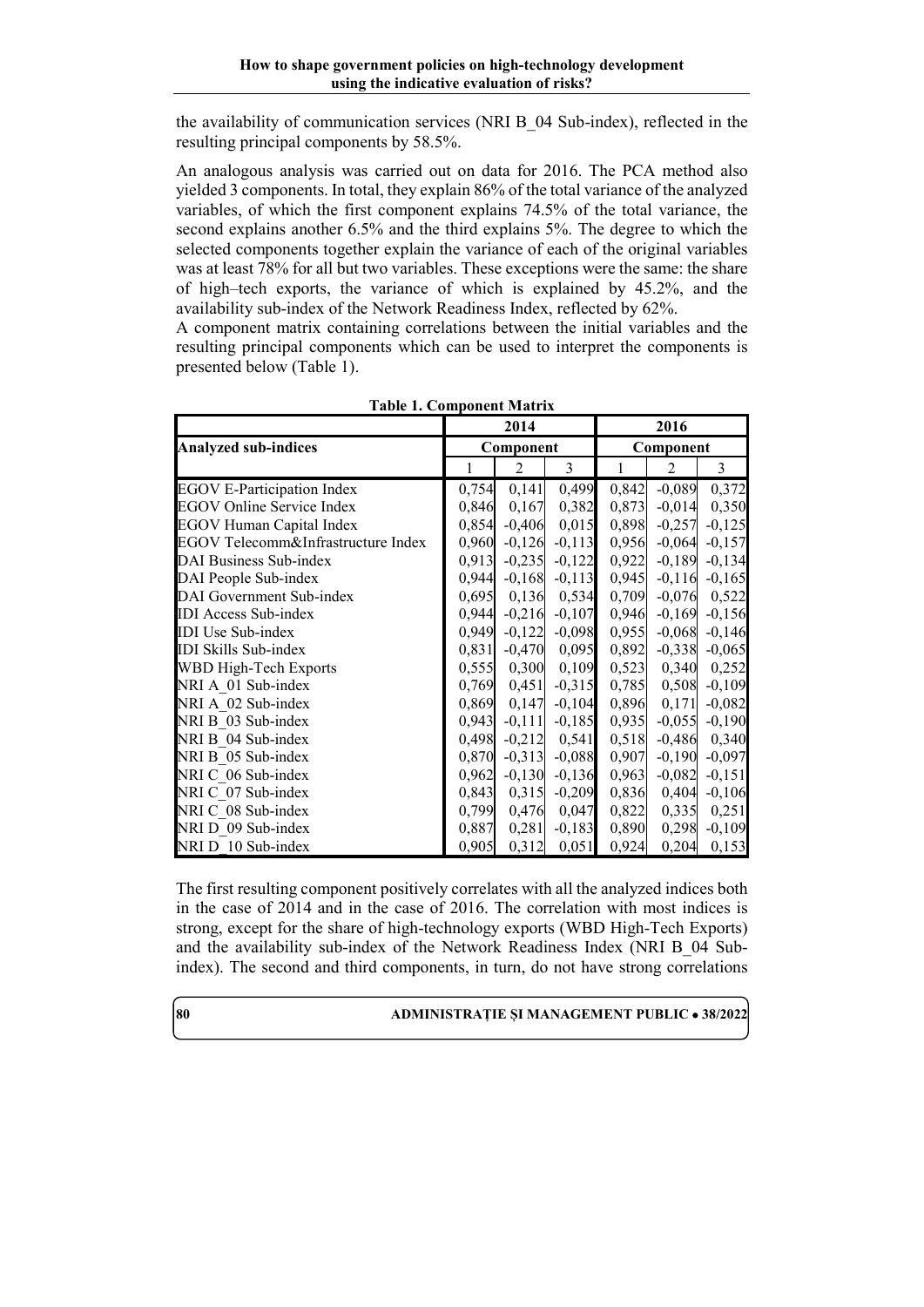with any initial indices, although medium correlations are observed with some. The composition of the indices whose correlation coefficients with the second and third components have an absolute strength of at least 0.4 partially differs between the years. Nevertheless, for the most part, the correlation coefficients between the second and third components and the analyzed indices obtained from the data of 2014 and 2016 are similar – the difference between the corresponding correlation coefficients for different years never exceeds 0.3.

The key result of this analysis is that although the analyzed indices, according to their authors, reflect a wide variety of aspects of ICT development, as well as hightechnology development in other areas, these indices *are mostly interconnected with each other and actually duplicate each other to a considerable extent*. This means that they largely do not give estimates of different characteristics, but rather reflect the same latent key characteristic from different sides. Therefore, these indices can be represented with a certain degree of accuracy by just one variable – the basic index, which in this case would be the first resulting principal component. As described above, this allows to eliminate statistical duplication, which can complicate the analysis and even distort its results, and at the same time preserve most of the useful information in a compressed and more convenient form for further use (Barabashev et al., 2019).

At the same time, the application of the PCA method to the data of 2014 and 2016 gave similar results, which confirms the reliability of the analysis. Although the second and third components identified by the PCA method partially differ between years in terms of which of the initial variables they are mainly associated with, the main – the first – component coincides to a large extent. This similarity, revealed by the comparison of factor loads, is also confirmed by the fact that the Pearson correlation coefficient between the first component calculated from the 2014 data and the first component calculated from the 2016 data was 0.994. The second and third components correlate with each other only somewhat weaker – the coefficients were 0.878 and 0.777. This allows us to conclude *that the principal components derived from a stable list of indices can be stable over time*, which supports the possibility of using the PCA method to create a set of basic indices representative of the risks of high-technology development.

In this case, the first component is the most important one, as it contains the vast majority of information. It apparently reflects the development and implementation of information technologies in some general, central aspect, including, inter alia, state policy in the field of ICT. This interpretation is consistent, among other things, with the fact that the indicator of the share of high-technology exports, which is related to a wider range of areas of high-technology development, consistently correlates with the first component weaker than other indicators do. Thus, the first component can be considered as a basic index of ICT development and used for further analysis of digital development and its risks in the whole world.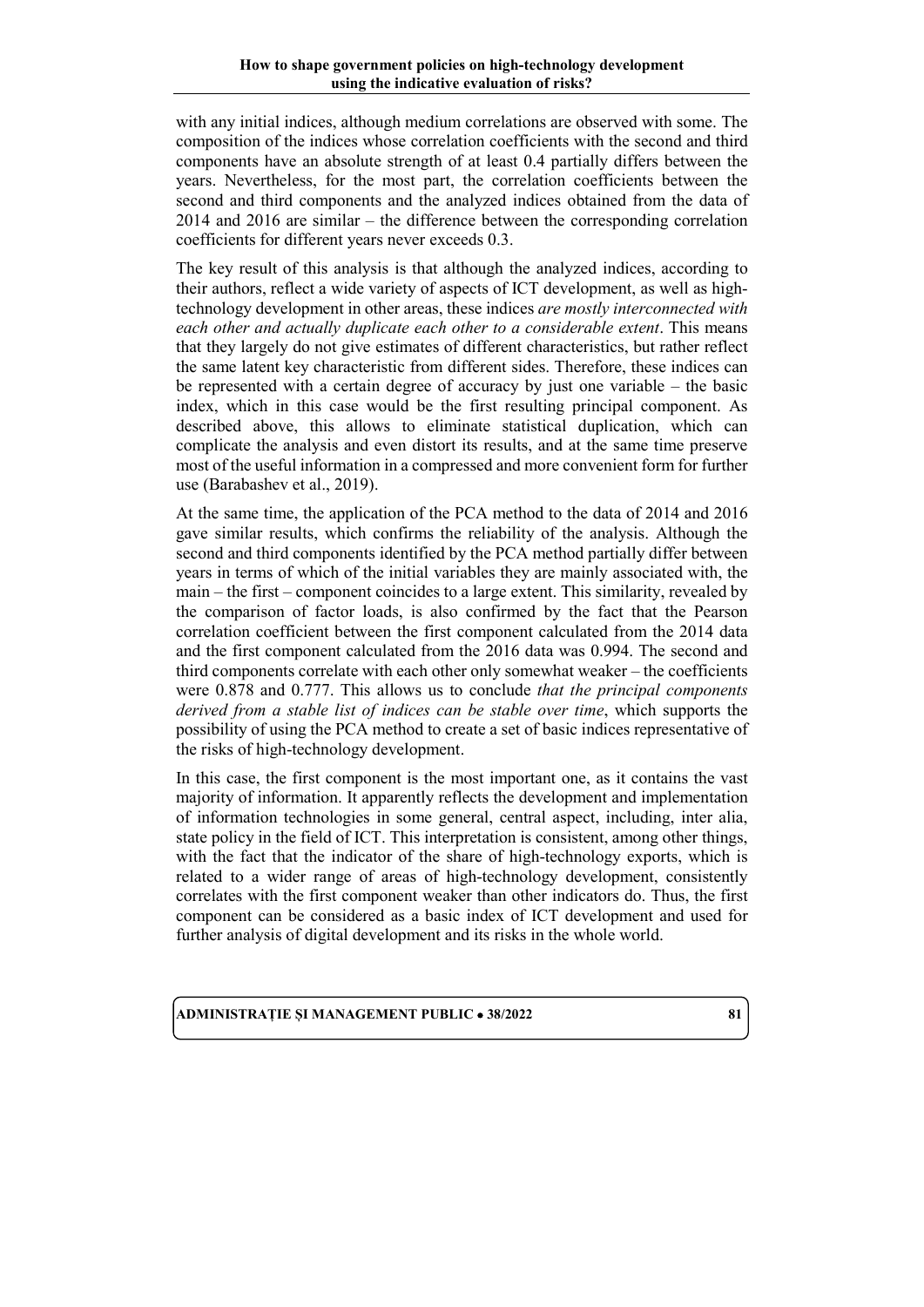In turn, the second and third selected components, demonstrating only partial stability over time, serve to reflect the most significant parts of the residual information contained in the analyzed indices and not directly related to the latent characteristic reflected by the first main component. A detailed interpretation of the meaning of these components based on correlations between them and the analyzed indices is difficult. They can be considered as reflecting some specific aspects of various approaches to assessing high-technology development used in the analyzed indices. The imperfect stability of these components over time, in this case, can be explained by changes in index methodologies.

It is possible to build a corridor of high-technology risks, by which we mean the belonging to the group of states that fall within the range of acceptable index values, based on the study of the position of states in the ratings built using the basic indices of high-technology development.

Even though high-technology development is usually perceived as beneficial, the excessively rapid development of high technologies is associated with certain risks due to excessive user confidence in the reliability of such technologies and the delay in the development of security and regulatory measures in the field. At the same time, excessively slow development of high technologies can lead to vulnerability to threats of high-technology development, and to the appearance of a chronic lag in these areas, which will be more difficult to compensate in the future. Thus, *a corridor of high–technology risks is formed*. *It is a certain range of the level of hightechnology development, in which development occurs in a balanced manner, with neither obvious lag nor risky acceleration*. It is possible to identify this corridor and construct it explicitly using a rating built using indicative assessment methods – for example, using basic indices. Certain values of the basic indices can be defined as the upper and lower boundaries of the risk corridor. States that have the values of the basic indices within these borders are included in the risk corridor, that is, they are relatively safe; and states that lie beyond these borders in terms of the values of the basic indices are considered to fall out of the risk corridor and, thus, are exposed to significant risks. In this case, when building a risk corridor, we will use only the first constructed principal component, interpreting it as a basic ICT development index (despite the fact that ICT is only one of the sides of high-technology development), and build a risk corridor based on its values. However, it is difficult to determine the corridor boundaries exactly and unambiguously. An excessive deviation of the values of the index used from the norm indicates the presence of risks; a larger deviation is associated with more significant risks. However, it remains at the discretion of the convention to set a specific boundary beyond which the deviation and the risks reflected by it become sufficiently significant to be considered outside the risk corridor. For a more detailed analysis, it is possible, instead of establishing a single set of exact borders, to construct stepwise risk corridors – to establish several borders separating states by degree of risk.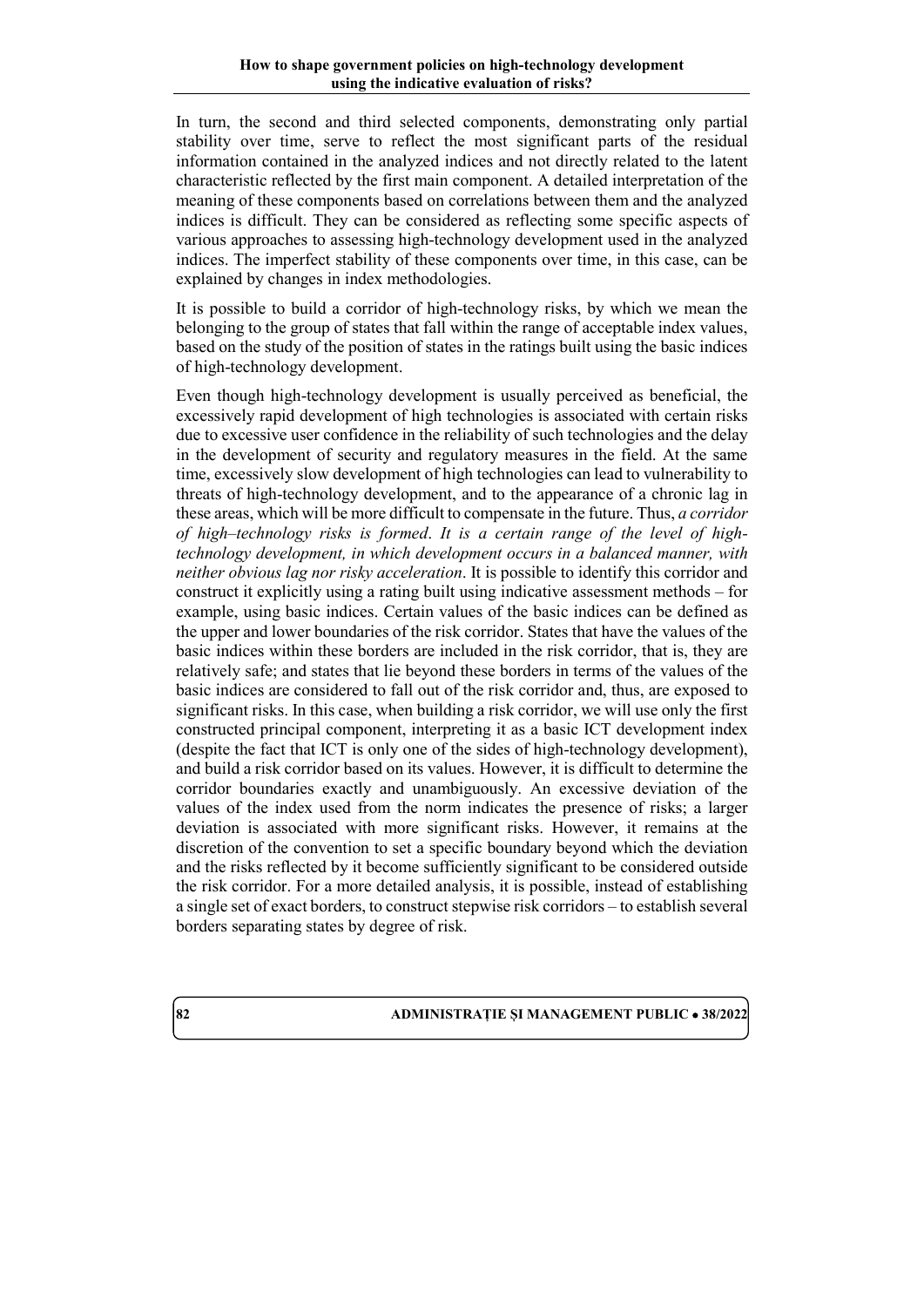In this study, the boundaries of the risk corridor will be determined in a relative way, based on the calculation of deciles: states that fall into the lower 20% or upper 20% of the sample according to the base index value will be considered to be outside the risk corridor: due to relatively slow or rapid development in the field of ICT, they may face certain risks in that area. At the same time, among them, the states included in the lower 10% or in the upper 10% of the sample by the value of the basic index will be considered as entering the zone of increased danger.

For the first component for 2014, the boundaries of the lower and upper ten percent of the sample are at the levels of -1,321 and 1,452, respectively, and the lower and upper twenty percent are at the levels of -0.887 and 1,038, respectively. For 2016, ten percent boundaries are at the levels of -1.364 and 1.413, and twenty percent – at the levels of -1.067 and 0.981. These levels will be used as the boundaries of risk corridors. States for which the component values for the corresponding years are within these boundaries are considered to be in the risk corridor. Accordingly, states for which the component values for the corresponding years lie outside these borders are beyond the risk corridor. States that fall beyond ten percent borders are assessed as facing particularly significant risks compared to those that are between the twenty percent and the ten percent borders.

A list of states that have fallen beyond the boundaries of the risk corridor is given below (Table 2). Numerical values are the values of the first principal component the basic index, on the basis of which these corridors and risk zones were formed. Interestingly, the list of states that left the risk corridor due to exceeding the permissible range of values turned out to be exactly the same when analyzing data for 2014 and 2016 (although some of these states switched places in the ranking with each other). The list of states that have moved beyond the boundaries of the corridor due to the excessively low value of the basic index differs for 2014 and 2016, although this is partly due to differences in the range of states for which data are available (Table 2). In the table below, states are ranked in descending order of the absolute value of the basic index, i.e. in descending order of the degree of risk they face; states with excessively high values are ranked by the value of the basic index for 2014, with the unrepresented ranking for 2016 being slightly different.

| <b>State</b>                                | 2014  | 2016  | <b>State</b> | 2014     | <b>State</b> | 2016     |  |
|---------------------------------------------|-------|-------|--------------|----------|--------------|----------|--|
| Zone of significant risk (upper/lower 10%): |       |       |              |          |              |          |  |
| Singapore                                   | 2,006 | 1,880 | Myanmar      | $-1.996$ | Guinea       | $-2,023$ |  |
| Netherlands                                 | 1,848 | 1,674 | Burkina Faso | $-1,800$ | Burundi      | $-1,921$ |  |
| South Korea                                 | 1,811 | 1,613 | Benin        | $-1,760$ | Mauritania   | $-1,861$ |  |
| Finland                                     | 1,795 | 1,612 | Madagascar   | $-1,681$ | Madagascar   | $-1,727$ |  |
| Sweden                                      | 1,741 | 1,587 | Mozambique   | $-1,660$ | Benin        | $-1,690$ |  |

**Table 2. Risk corridors**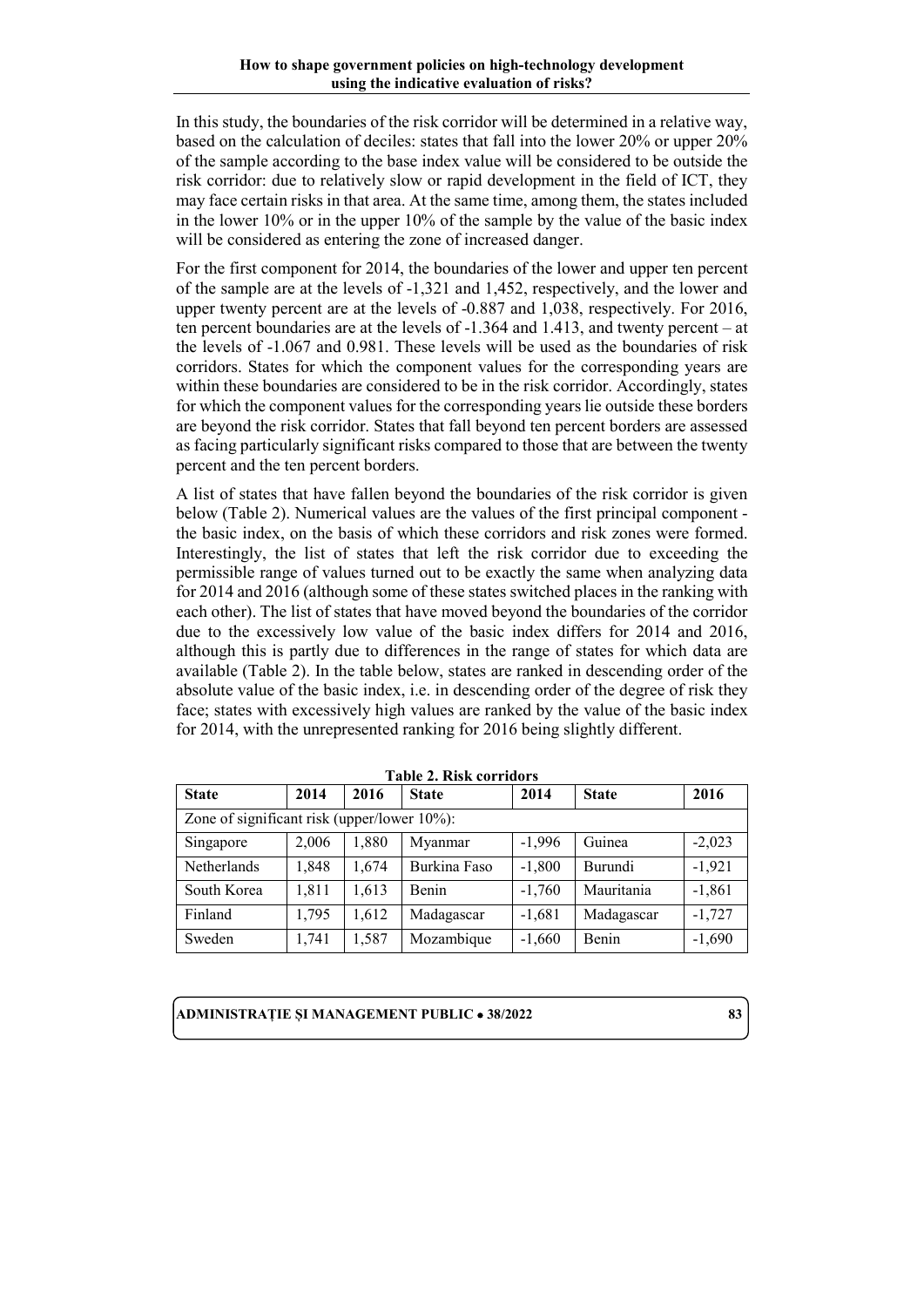| <b>State</b>                            | 2014  | 2016  | <b>State</b> | 2014     | <b>State</b> | 2016     |  |
|-----------------------------------------|-------|-------|--------------|----------|--------------|----------|--|
| Norway                                  | 1,623 | 1,530 | Ethiopia     | $-1,651$ | Myanmar      | $-1,664$ |  |
| Great Britain                           | 1,588 | 1,604 | Malawi       | $-1,643$ | Mali         | $-1,638$ |  |
| <b>USA</b>                              | 1,574 | 1,528 | Cameroon     | $-1,473$ | Malawi       | $-1,630$ |  |
| Japan                                   | 1,552 | 1,523 | Tanzania     | $-1,468$ | Mozambique   | $-1,598$ |  |
| Switzerland                             | 1,477 | 1,474 | Nepal        | $-1,465$ | Ethiopia     | $-1,467$ |  |
| Denmark                                 | 1,475 | 1,456 | Uganda       | $-1,424$ | Cameroon     | $-1,431$ |  |
| Germany                                 | 1,453 | 1,420 | Algeria      | $-1,324$ | Tanzania     | $-1,382$ |  |
| Zone of limited risk (upper/lower 20%): |       |       |              |          |              |          |  |
| Australia                               | 1,450 | 1,397 | Zambia       | $-1,311$ | Lesotho      | $-1,322$ |  |
| Luxembourg                              | 1,403 | 1,379 | Pakistan     | $-1,293$ | Zimbabwe     | $-1,293$ |  |
| Israel                                  | 1,361 | 1,289 | Nicaragua    | $-1,273$ | Uganda       | $-1,289$ |  |
| Estonia                                 | 1,327 | 1,333 | Senegal      | $-1,239$ | Gambia       | $-1,281$ |  |
| France                                  | 1,319 | 1,296 | Laos         | $-1,239$ | Pakistan     | $-1,233$ |  |
| New Zealand                             | 1,312 | 1,353 | Gambia       | $-1,233$ | Nicaragua    | $-1,221$ |  |
| Canada                                  | 1,308 | 1,276 | Zimbabwe     | $-1,221$ | Cambodia     | $-1,221$ |  |
| Iceland                                 | 1,260 | 1,321 | Nigeria      | $-1,206$ | Nigeria      | $-1,220$ |  |
| Austria                                 | 1,256 | 1,341 | Cambodia     | $-1,168$ | Nepal        | $-1,201$ |  |
| <b>UAE</b>                              | 1,124 | 1,063 | Honduras     | $-1,025$ | Laos         | $-1,113$ |  |
| Belgium                                 | 1,117 | 1,172 | Namibia      | $-0,940$ | Senegal      | $-1,108$ |  |
| Ireland                                 | 1,077 | 1,142 | Guatemala    | $-0,919$ | Algeria      | $-1,070$ |  |

**How to shape government policies on high-technology development using the indicative evaluation of risks?**

We can consider the location of Romania in these rankings as an example of assessing the risks of high-technology development with the help of constructed risk corridors. In the case of Romania, the value of the basic ICT development index was 0.024 in 2014 (58th place), and 0.094 in 2016 (57th place), located near the center of the risk corridor. Thus, the development of ICT in Romania in these years occurred at an average pace, but also without significant risks. This position leaves Romania a significant space for a relatively safe acceleration of development, so additional measures to support the field of ICT to increase Romania's competitiveness on the world stage, although not critically important, are not superfluous. The full ratings are available online at this URL (links to Google Drive): [https://tinyurl.com/yckr9ywp.](https://tinyurl.com/yckr9ywp)

Thus, the states that are «above» the corridor of acceptable risks of high-technology development (as of 2014-2016) are fundamentally exposed to the threats generated by these risks: threats of the misuse of high technologies to regulate and manipulate public life, threats of the use of high technologies for obtaining market preferences and distorting the work of the private sector market, threats in the banking and stock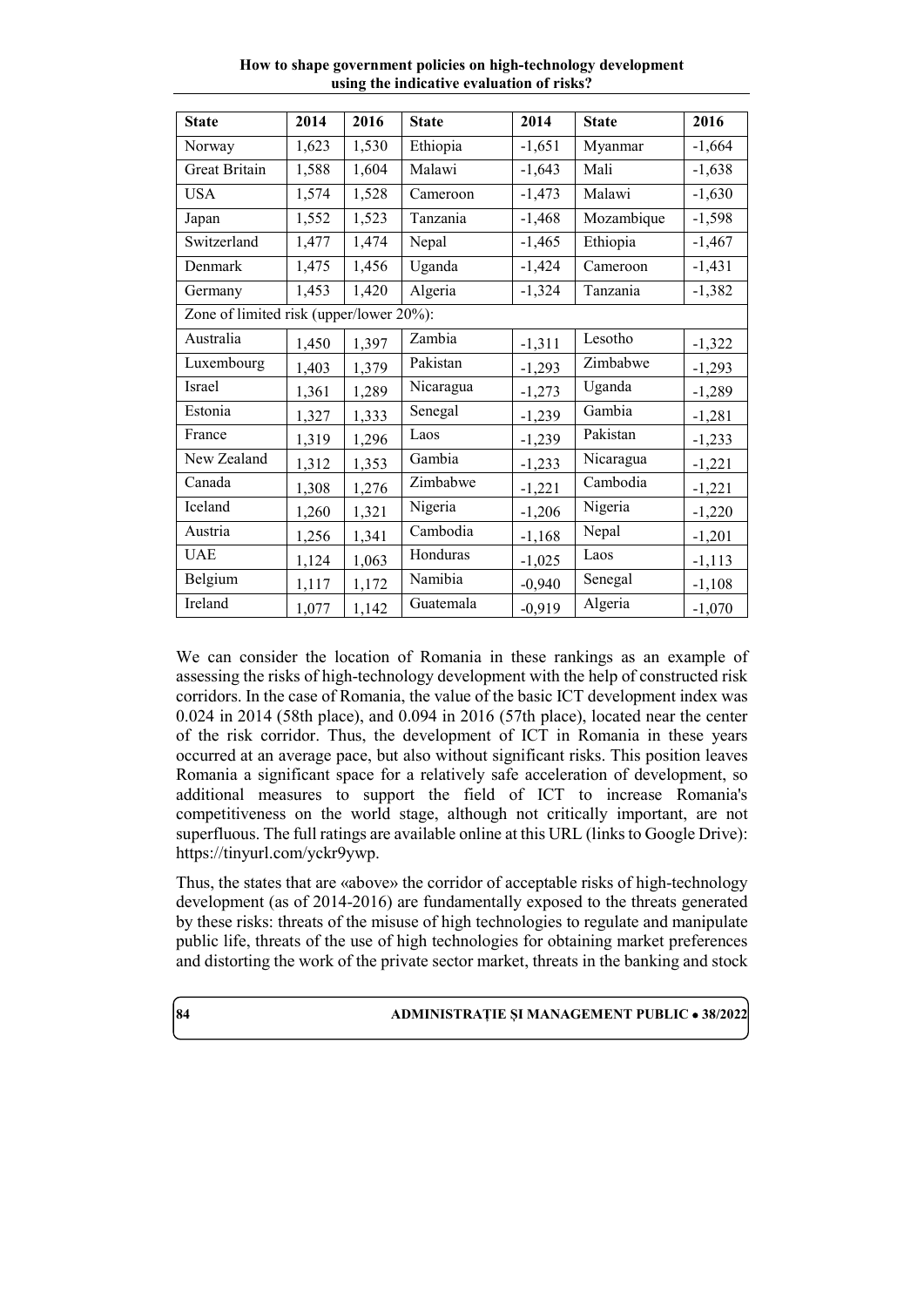exchange sphere, threats in the development of high biotechnologies potentially dangerous to life and health. Strengthening public control over these areas and preventive identification of risks based on data can help mitigate these risks and turn risks into potential benefits.

On the contrary, states that are «below» the corridor of high-technology risks may become unwitting victims of threats of high-technology development, as they are not adapted to combat them. The main international efforts should be aimed at helping these states to rise above the currently identified lower limit of the corridor of hightechnology risks in order to prevent the actualization of high-technology threats on the territory of these states and the high-technology degradation of states.

# **3. Discussion of the results**

The main idea of the research is that the indicative risk analytics, based on the identification of acceptable risk corridors of high-technology development, is able to warn about dangers in advance. This is different from the current situation in risk analytics, in which management systems react to risks deliberatively (personal expert assessments) and too late, and as a result, they do not neutralize risks, but only try to mitigate their final stages, threats. We believe that indicative risk analytics contributes to the identification of challenges as sets of risks and the transfer of risks from limitations to development opportunities, it helps to prevent the dangerous degeneration of high-technology security risks into threats.

We have built retrospective forecasts based on an indicative analysis of hightechnology security risks and believe that for countries that go beyond the 10% decile of the high-technology development risk corridor in 2014, 2016, the transformation of risks into threats should coincide with real events: in particular, the top 12 countries (Table 5, in order of ranking): Singapore, the Netherlands, South Korea, Finland, Sweden, Norway, UK, USA. Japan, Switzerland, Denmark and Germany *are already in the zone of threats generated by excessively rapid and insufficiently controlled high-technology development in these countries*. Being in the threat zone makes the leading countries of high-technology development extremely vulnerable to manipulation based on the use of high technologies, dangerous for citizens, organizations and the state itself (although these countries have great potential to counter such threats). Moreover, these countries act as hotbeds of threats to other countries that do not have such a counteraction potential.

Some limitation of the conducted research is that the range of indices available for analysis primarily reflects the development and implementation of information and communication technologies (ICT). This limitation is due to the fact that it is information and communication technologies that form the core of modern hightechnology development (in any case, the main data on high-technology development collected in the world are concentrated here).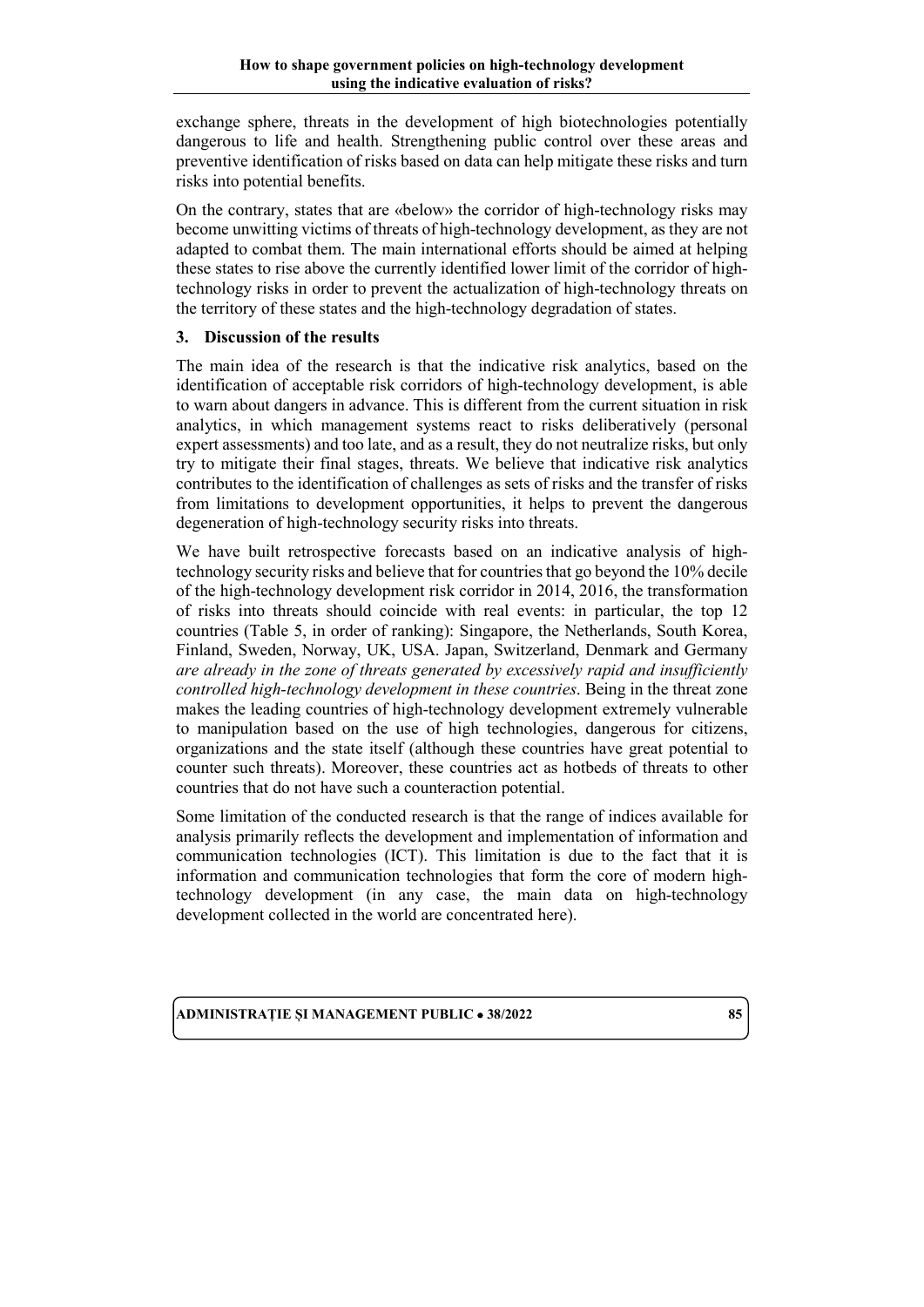### **4. Conclusion**

We have selected indices that meet simple and mandatory criteria for an indicative analysis: significant country coverage; measurement history for several years (the presence of the same period for all selected indices) among all the country indices available for analysis related to high-technology development. One of the results of the study is that we were able to identify a stable group of non-duplicating basic indices using the principal component method. The applicability of the principal component method was substantiated in order to determine a set of basic indices characterizing country risks of high-technology development. The basic indices of high-technology development turned out to be stable over time: the stability of the composition of the group of basic indices was revealed in the time interval (2014, 2016), which allows us to speak about the exhaustive completeness of the analysis for this period of time. We have built an «acceptable corridor of high-technology risks», by which we mean entering the group of countries that fall within the range of acceptable index values among all countries that participated in the rating on the basic indices for the years under study, based on the study of the position of countries in the ratings on the basic indices of high-technology development. Countries located within the high-technology development risk corridor use high technologies in a balanced manner, without obvious lag and without risky acceleration. Countries outside the corridor (above the corridor - excessively rapid development of high technologies associated with certain risks due to excessive confidence of users in the reliability of such technologies and the delay in the development of security measures and regulation in this area; below the corridor - excessively slow development of high technologies, leading to vulnerability to threats of hightechnology development and the emergence of a chronic lag in these areas which will be more difficult to compensate in the future) are in different ways, but they are more vulnerable. We have put forward a proposal to consider stepwise risk corridors of high-technology development as conventions that establish acceptable risk boundaries. The boundaries of the risk corridor were considered based on the calculation of deciles. The countries included in the bottom 10% or top 10% of the sample by the value of the basic index were named as entering the danger zone of particularly significant risks in the field of ICT. Countries that are in the bottom 20% or the top 20% of the sample according to the index value may face certain risks in this area.

As an example of assessing the risks of high-technology development with the help of the constructed stepped risk corridors, the location of Romania in them was considered. The value of the basic ICT development index in Romania was located near the center of the risk corridor. Thus, the development of ICT in Romania in 2014-2016 took place at an average pace, but also without significant risks. This position, in our opinion, leaves Romania a significant space for a relatively safe acceleration of high-technology development, so that measures to support the field of ICT to increase Romania's competitiveness on the world stage, although not critically important, are not superfluous.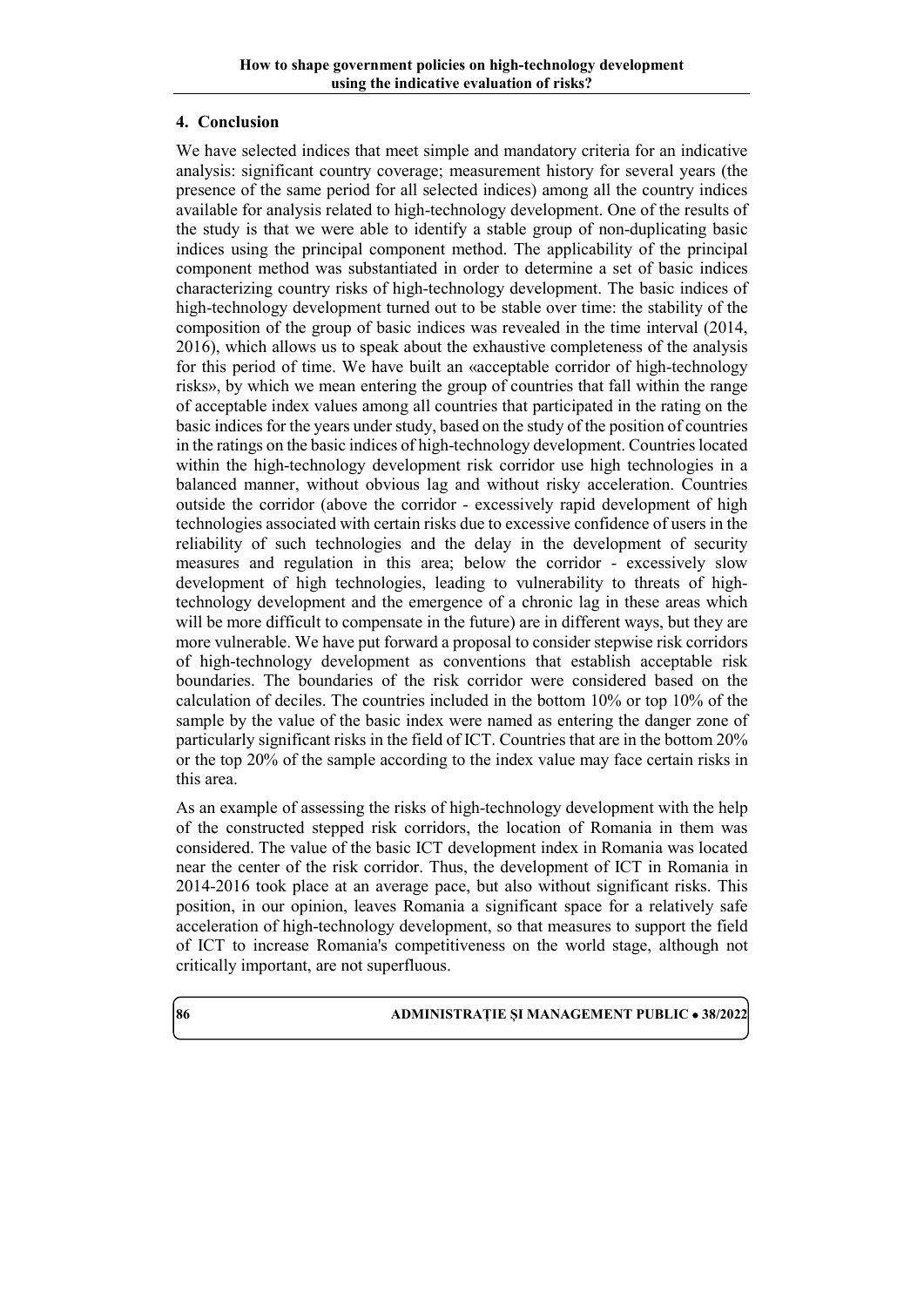#### **Authors contributions**

The article is written by the authors jointly.

#### **Conflict of Interest Statement**

The authors confirm that there is no conflict of interest in relation to the article.

#### **References**

- Adams, R., Kewell, B., & Parry, G. (2018). Blockchain for good? Digital ledger technology and sustainable development goals. In *Handbook of sustainability and social science research* (pp. 127-140). Springer, Cham. [https://doi.org/10.1007/978-3-319-67122-2\\_7](https://doi.org/10.1007/978-3-319-67122-2_7)
- Androniceanu, A., and Georgescu, I. (2022). E-participation in Europe, a comparative perspective. *Public Administration Issues*, 5, 7-29.
- Barabashev, A., Makarov, A., & Makarov, I. (2019). On Improvement of the Indicative Evaluations of the Quality of Governance" *Public Administration Issues*, 2, 7-38.
- Barabashev, A.G. (2016). Are existing administrative paradigms capable of providing tools to resolve the contemporary administrative crisis? *Public Administration Issues*, 5, 6-25.
- Berg, J., Cazes, S. (2007). *The Doing Business indicators: Measurement issues and political implications.* Geneva: ILO.
- Besharov, D. J., Baehler, K. J., & Klerman, J. A. (Eds.). (2017). *Improving public services: International experiences in using evaluation tools to measure program performance.* Oxford University Press.
- Brockmann, D., Helbing, D. (2013). The hidden geometry of complex, network-driven contagion phenomena. *Science*, 342(6164), 1337-1342. [https://doi.org/10.1126/](https://doi.org/10.1126/science.1245200) [science.1245200](https://doi.org/10.1126/science.1245200)
- Cave, J., Marsden, C., Klautzer, L., Levitt, R., Oranje-Nassau, C. van, Rabinovich, L., & Robinson, N. (2007). *Responsibility in the Global Information Society: Towards Multi-stakeholder Governance.* RAND Corporation.
- *Digital Adoption Index*. (2016). [Text/HTML]. World Bank. Retrieved 24 February 2022, fro[m https://www.worldbank.org/en/publication/wdr2016/Digital-Adoption-Index](https://www.worldbank.org/en/publication/wdr2016/Digital-Adoption-Index)
- *E-Government Development Index*. (2022). EGOVKB | United Nations. Retrieved 24 February 2022, from [https://publicadministration.un.org/egovkb/en-us/About/](https://publicadministration.un.org/egovkb/en-us/About/Overview/-E-Government-Development-Index) [Overview/-E-Government-Development-Index](https://publicadministration.un.org/egovkb/en-us/About/Overview/-E-Government-Development-Index)
- *Employed persons working from home as a percentage of the total employment, by sex, age and professional status (%)*. (2022). Eurostat - Data Explorer. Retrieved 24 February 2022, fro[m https://appsso.eurostat.ec.europa.eu/nui/show.do?dataset=lfsa\\_ehomp](https://appsso.eurostat.ec.europa.eu/nui/show.do?dataset=lfsa_ehomp)
- *E-Participation Index*. (2022). EGOVKB | United Nations. Retrieved 24 February 2022, fro[m https://publicadministration.un.org/egovkb/en-us/About/Overview/E-](https://publicadministration.un.org/egovkb/en-us/About/Overview/E-Participation-Index)[Participation-Index](https://publicadministration.un.org/egovkb/en-us/About/Overview/E-Participation-Index)
- Fomin, M. V. (2018). Transindustrialism upcoming social reality. *Voprosy Filosofii*, 1, 42-54.
- *Government AI Readiness Index 2017*. (2017). Oxford Insights. Retrieved 24 February 2022, fro[m https://www.oxfordinsights.com/government-ai-readiness-index](https://www.oxfordinsights.com/government-ai-readiness-index)
- *Government AI Readiness Index 2019*. (2019). Oxford Insights. Retrieved 24 February 2022, fro[m https://www.oxfordinsights.com/ai-readiness2019](https://www.oxfordinsights.com/ai-readiness2019)
- *Government AI Readiness Index 2020*. (2020). Oxford Insights. Retrieved 24 February 2022, fro[m https://www.oxfordinsights.com/government-ai-readiness-index-2020](https://www.oxfordinsights.com/government-ai-readiness-index-2020)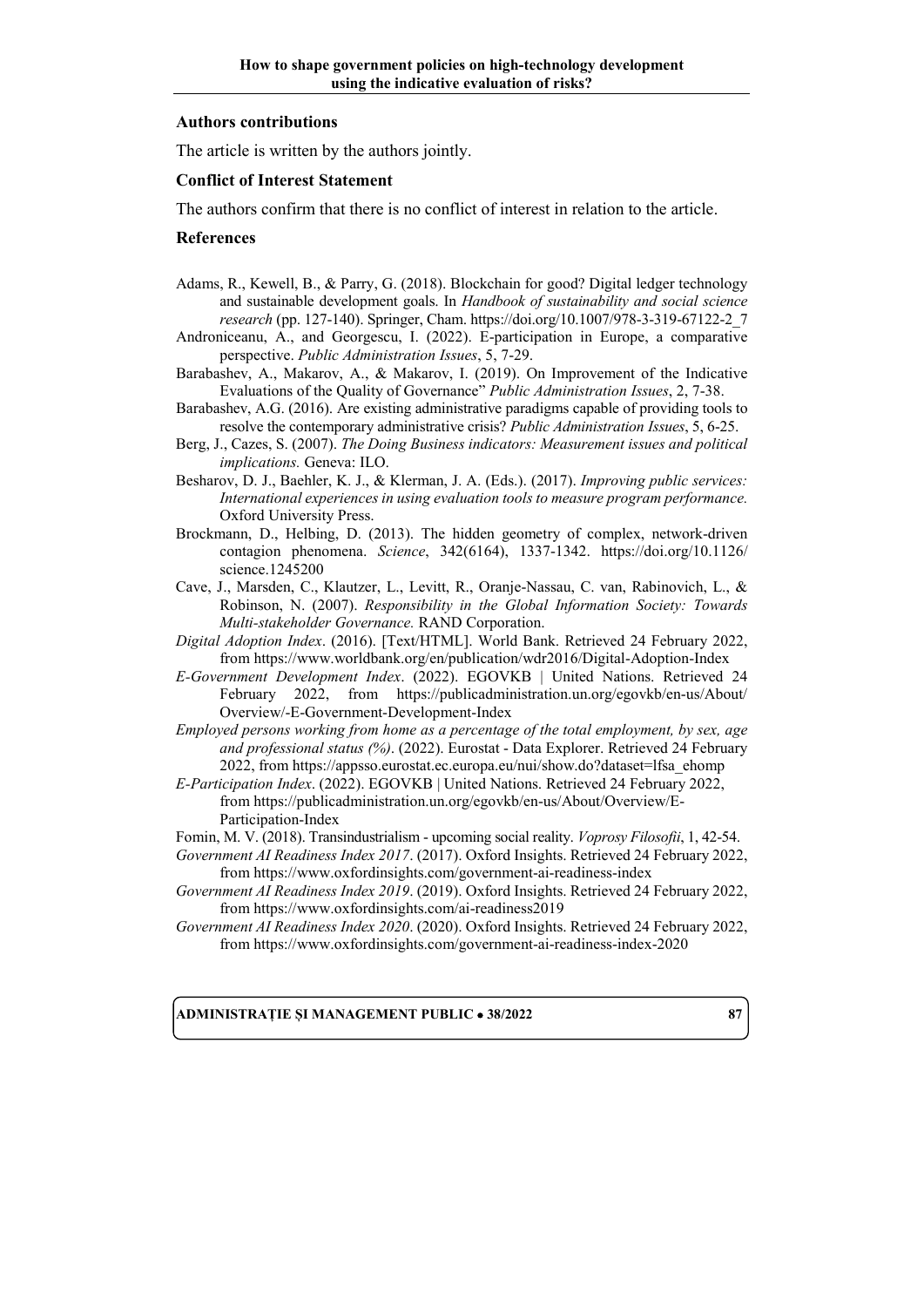- *Health Care Resources: Medical technology*. (2021). OECD. Stat. Retrieved 24 February 2022, fro[m https://stats.oecd.org/index.aspx?queryid=30184](https://stats.oecd.org/index.aspx?queryid=30184)
- Helbing, D. (2013). Globally networked risks and how to respond. *Nature*, 497(7447), 51-59.<https://doi.org/10.1038/nature12047>
- Helbing, D. (2019). Societal, economic, ethical and legal challenges of the digital revolution: from big data to deep learning, artificial intelligence, and manipulative technologies. In *Towards digital enlightenment* (pp. 47-72). Springer, Cham. [https://doi.org/](https://doi.org/10.1007/978-3-319-90869-4_6) [10.1007/978-3-319-90869-4\\_6](https://doi.org/10.1007/978-3-319-90869-4_6)
- Helbing, D., Bishop, S., Conte, R., Lukowicz, P., & McCarthy, J. B. (2012). FuturICT: Participatory computing to understand and manage our complex world in a more sustainable and resilient way. *European Physical Journal: Special Topics*, 214(1), 11-39.<https://doi.org/10.1140/epjst/e2012-01686-y>
- Henman, P. (2020). Improving public services using artificial intelligence: Possibilities, pitfalls, governance. *Asia Pacific Journal of Public Administration*, 42(4), 209-221. <https://doi.org/10.1080/23276665.2020.1816188>
- *High-technology exports (% of manufactured exports)*. (2022). World Bank. Retrieved 24 February 2022, from<https://data.worldbank.org/indicator/TX.VAL.TECH.MF.ZS>
- *ICT Access and Usage by Households and Individuals*. (2022). OECD.Stat. Retrieved 24 February 2022, from [https://stats.oecd.org/Index.aspx?DataSetCode=ICT\\_HH2](https://stats.oecd.org/Index.aspx?DataSetCode=ICT_HH2)
- *IESE Cities in Motion Strategies*. (2022). IESE. Retrieved 24 February 2022, from <https://www.iese.edu/faculty-research/cities-in-motion/>
- Iphofen, R., Kritikos, M. (2021). Regulating artificial intelligence and robotics: Ethics by design in a digital society. *Contemporary Social Science*, 16(2), 170-184. <https://doi.org/10.1080/21582041.2018.1563803>
- Kaufmann D., Kraay A. & Mastruzzi M. (2011). The worldwide governance indicators: methodology and analytical issues. *Hague Journal on the Rule of Law*. № 2 (3). 220-246.
- *Key ICT Indicators*. (2022). OECD. Retrieved 24 February 2022, from <https://www.oecd.org/digital/broadband/oecdkeyictindicators.htm>
- Kwet, M. (2019). Digital colonialism: US empire and the new imperialism in the global south. *Race and Class, 60*(4), 3-26[. https://doi.org/10.1177/0306396818823172](https://doi.org/10.1177/0306396818823172)
- Maiti, D., Awasthi, A. (2020). ICT exposure and the level of wellbeing and progress: A cross country analysis. *Social Indicators Research, 147*(1), 311-343. [https://doi.org/](https://doi.org/10.1007/s11205-019-02153-5) [10.1007/s11205-019-02153-5](https://doi.org/10.1007/s11205-019-02153-5)
- Matthess, M., Kunkel, S. (2020). Structural change and digitalization in developing countries: Conceptually linking the two transformations. *Technology in Society*, 63. <https://doi.org/10.1016/j.techsoc.2020.101428>
- Mazarr, M. J., Bauer, R. M., Casey, A., Heintz, S. A., & Matthews, L. J. (2019). *The emerging risk of virtual societal warfare: Social manipulation in a changing information environment.* RAND Corporation.
- *Network Readiness Index – Benchmarking the Future of the Network Economy*. (2022). Network Readiness Index. Retrieved 24 February 2022, from <https://networkreadinessindex.org/>
- Noveck, B. S. (2021). The Innovative State. *Dædalus, 150*(3), 121-142.
- Nyagadza, B., Pashapa, R., Chare, A., Mazuruse, G., & Hove, P. K. (2022). Digital technologies, fourth industrial revolution (4IR) & global value chains (GVCs) nexus with emerging economies' future industrial innovation dynamics. *Cogent Economics and Finance*, 10(1). <https://doi.org/10.1080/23322039.2021.2014654>